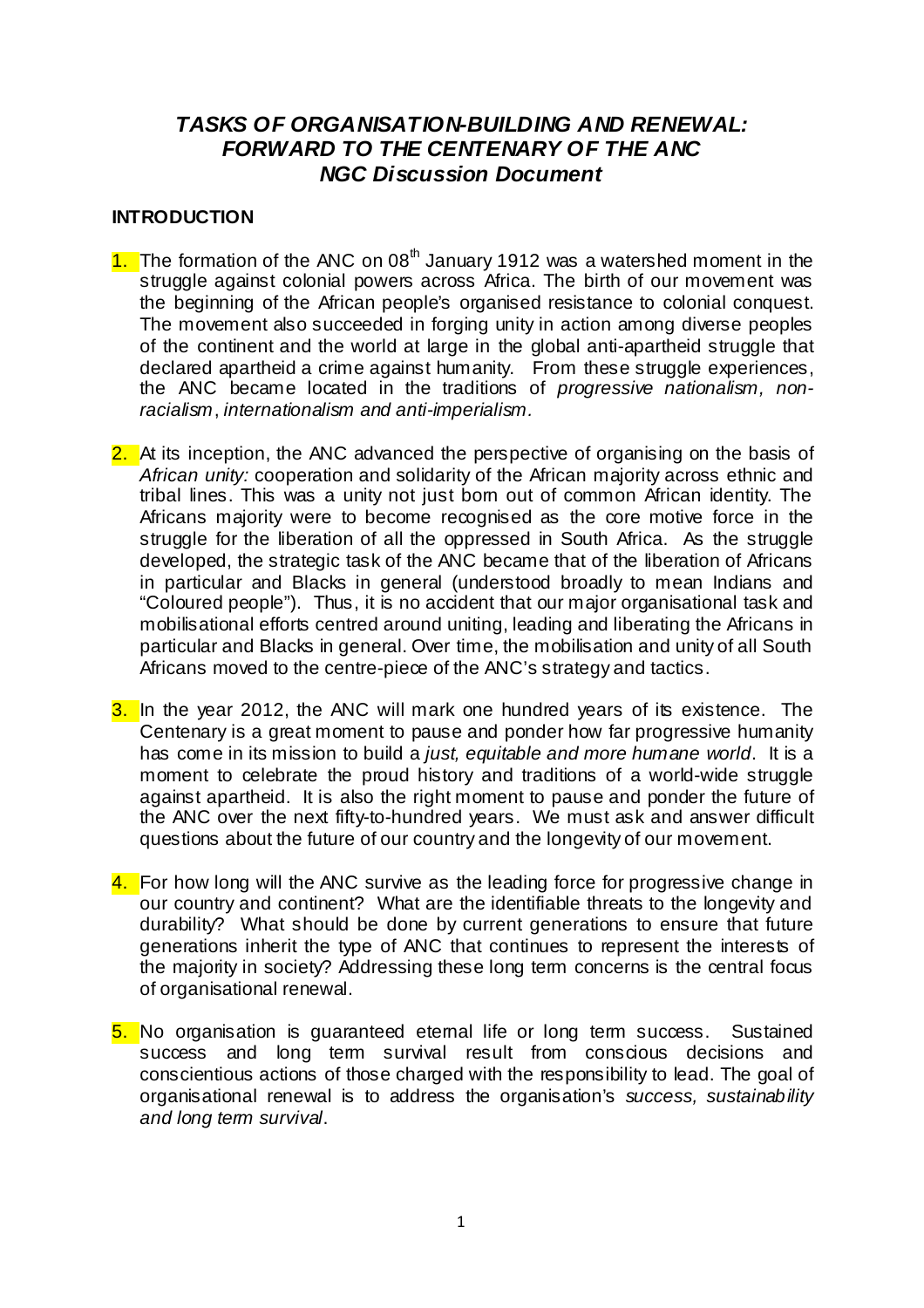- 6. Renewal is often triggered by the following conditions or circumstances:
	- a. A yawning gap between the organisation's stated ideals and its day-to-day practices and operations;
	- b. Major changes that have taken place in the external or internal environment;
	- c. Dramatic failure or profound internal weaknesses in the organisation;
	- d. Attempts at anticipating emerging trends that will impact negatively on the life of the organisation;
	- e. Major shifts in the organisation's vision, mission and strategy and tactics;
- 7. Most ruling parties undertake renewal only in the aftermath of electoral defeat: too little too late. Loss of electoral support or political power has been a major trigger for parties to undertake renewal. Others undertake some "modernisation" to repackage the core message and public image of the party so that it can be acceptable and attractive to the electorate. Often, the objective is to just remain in power or regain lost power, without any deep commitment to pursue a grand vision or project of social change. The "modernisation" school of renewal is ameliorative rather than transformative.
- 8. However, there is an altemative approach to renewal: a transformative school of thought in the renewal discourse. This approach is followed mainly by parties that have long term goals and ambitions to change society for the better. Such organisations do not have to wait for dramatic failure and terminal crisis in order to search for renewal. Self-renewal and self-correction are part and parcel of the anatomy of successful and sustainable organisations or social systems.
- 9. The ANC prides itself as a movement that has internalised transformative selfrenewal in its mode of thinking and style of work. Few political parties or movements would have overcome the incredible difficulties and survived the difficult terrain that characterised the struggle for freedom in our land. How many organisations have survived (and become qualitatively better) the rapid and profound political, social and economic transformations of the past hundred?
- 10. And yet, disturbing developments and worrying trends that pose a threat to the survival of the ANC prompted the 52<sup>nd</sup> National Conference to instruct the NEC to establish or declare "a period of renewal of the values, character and organisational practices of the ANC as a leading force for progressive change in our country".
- 11. What are the implications of the call for renewal? What is the relevance of the current historic mission, character, values and practices of the ANC in the new phase of struggle post-1994?

### **RELEVANCE OF THE ANC MISSION, CHARACTER AND VALUES**

12. The ANC's mission remains that of uniting all South Africans around the vision and programme around building a united, non-racialism, non-sexism, democratic and prosperous society. As governing party, the ANC seeks to use state power to move as rapidly as possible towards realizing its historic mission fully.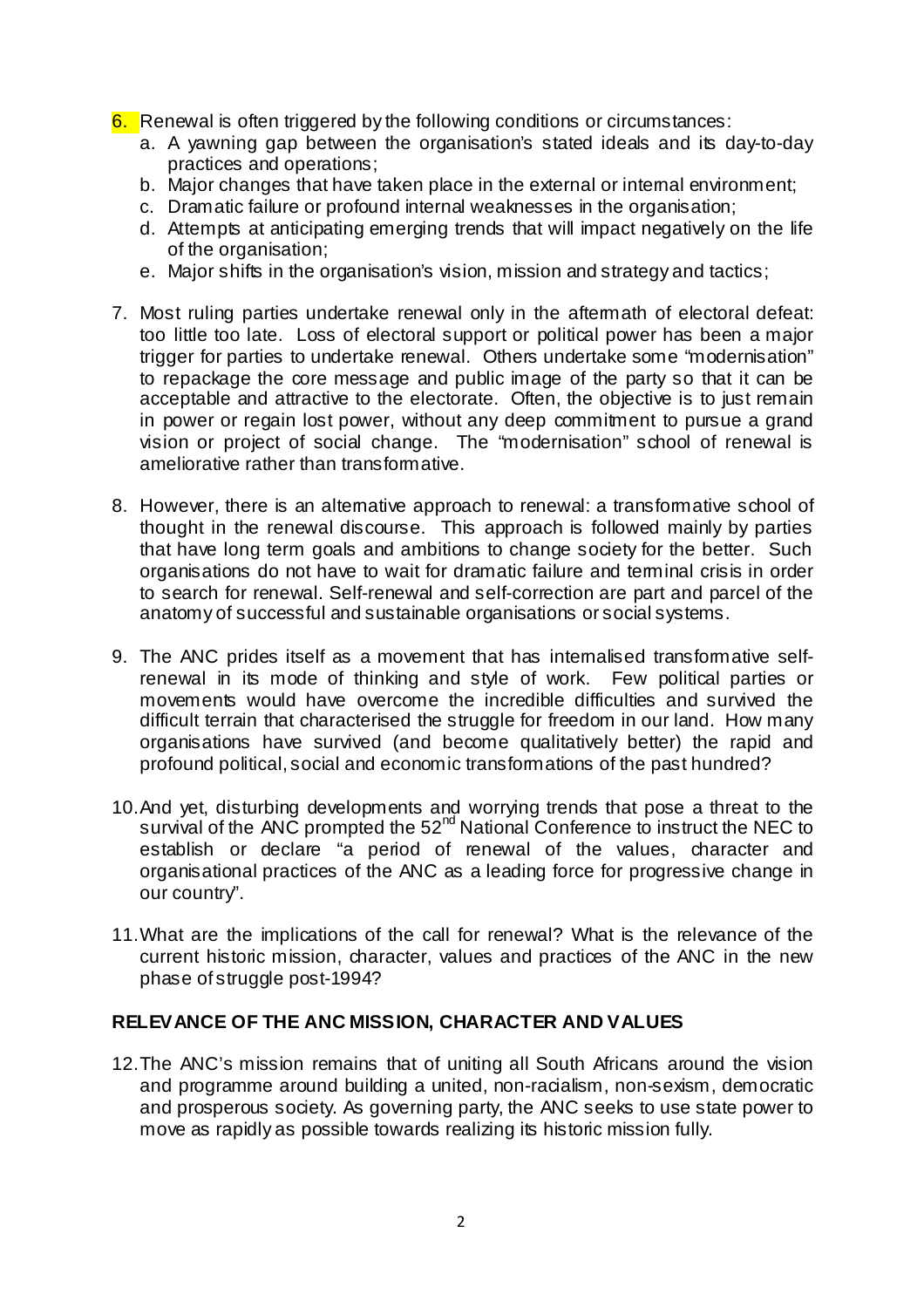- 13. The progressive character and unique features of the ANC evolved with the struggle. From the onset, the ANC was a multi-dass movement that embraced all Africans regardless of their social status, religion and culture. As the struggle developed and South Africa became more industrialized, the working class occupied a vanguard position in the national liberation struggle. The ANC's multiclass character continued, but the movement adopted a clear bias towards the toiling classes - the working class and the rural masses. It evolved from a federal structure to a unitary organization. Further, it evolved into a movement with a democratic, mass-based, non-racial, non-sexist and internationalist character. It places huge responsibilities on its cadres and accords a special status to the branch in its organizational structure. It is our view that the character of the ANC remains relevant and should therefore be defended against corrosive tendencies that will be discussed in detail later in this discussion document.
- 14. No political movement or party is bom with ready-made values, character, principles and culture. They are forged and tempered in the concrete conditions of struggle. A vibrant organizational culture and acceptable practices are also developed over time and tested in practice during the course of dealing with and resolving problems.
- 15. The ANC has developed a set of core values, principles and practices that reinforce its character: unity, service, sacrifice, collective leadership, democratic centralism, internal debates, humility, honesty, hard-work, constructive criticism and selfcriticism, discipline and mutual respect. How were these values, principles and practices forged? How do they guide the ANC's approach to difficult situations?

### **KEY MOMENTS OF RENEWAL IN THE HISTORY OF THE ANC**

### *The ebbs and flows of the formative years: 1912 - 1937*

- 16. By the end of the first decade of its existence, the ANC had succeeded in bringing together disparate African organizations such as the provincial Native Congresses, Independent Associations, Vigilant Committees and royal houses into a coordinated national and Pan-African political voice and opinion on matters as the 1913 Native Land Act. Pass Laws and First World War. This was the most significant achievement of the first decade of the ANC's existence.
- 17. The main organizational weaknesses identified in this period were issues such as fluctuations in membership, irregularity of meetings, inadequate finances and intraorganisational disputes arising from the absence of a coherent organizational structure and standards across the country. The fact that the "first generation" leadership of President-General JL Dube and Secretary General Sol Plaatje spent most of the time on delegations and deputations to England, away from the newly formed organization was a challenge. The absence of a fully-fledged Constitution somewhat undermined the emergence of a coherent national organization. It is only in 1919 a full Constitution was adopted that a clearer relationship between the national organization and the provincial organizations and associations emerged.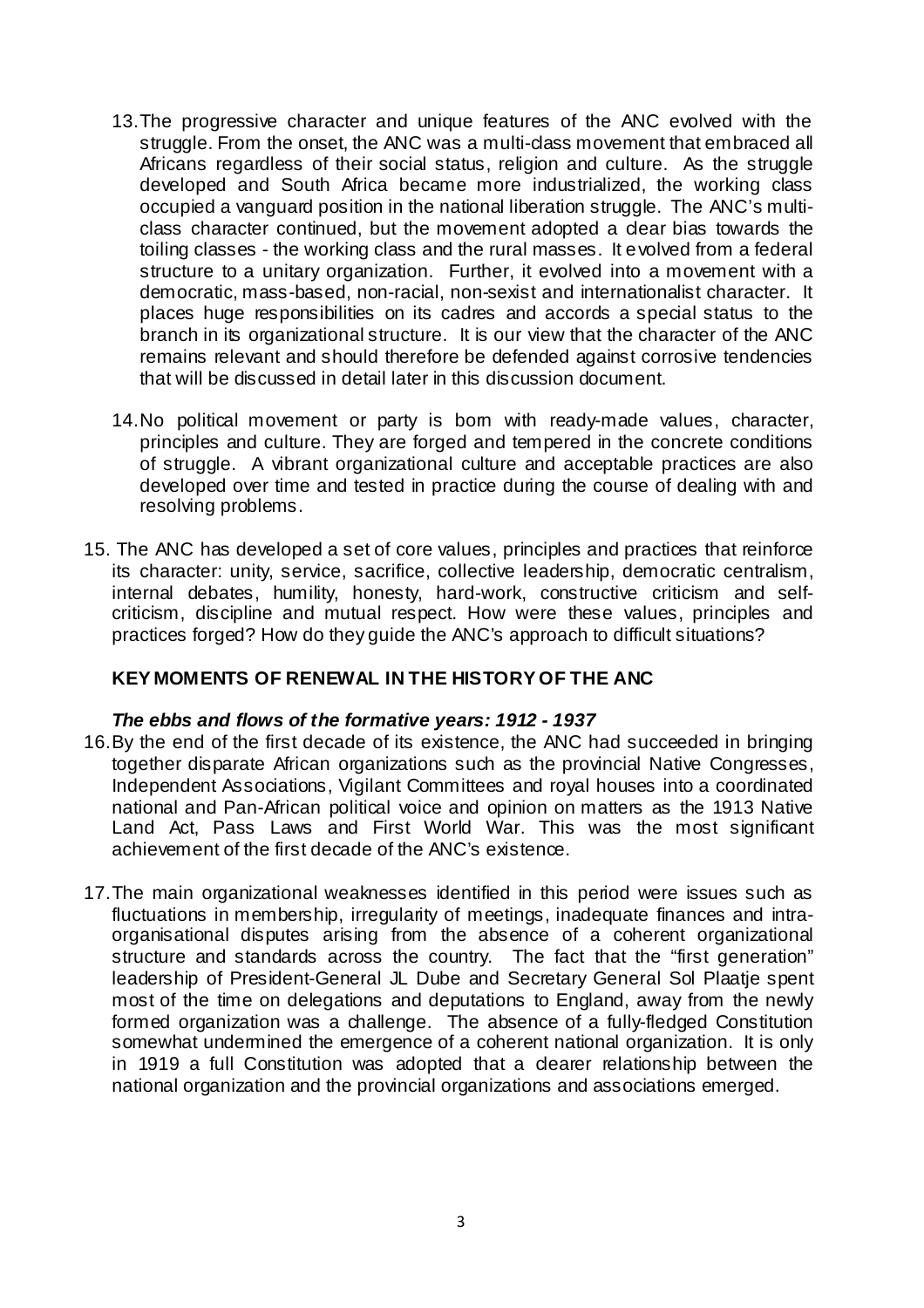- 18. At the level of strategy and tactics, petitions and deputations remained the main form of engagement by leaders of National Congress. However, peaceful protests militant and demonstrations featured occasionally. In 1913, African women in the Free State embarked on hitherto unknown methods of struggle that later became prominent in the 1950s: public demonstrations against and defiance of pass laws. These radical forms of protests were later a regular feature in the Free State, Transvaal and Port Elizabeth between 1918 and the early 1920s. Charlotte Maxeke, President of the Bantu Women's League, was the key pioneer in these early forms of militant action. The pioneering spirit of militancy and open defiance of apartheid laws is often limited to the 1956 Women's March and subsequent years of struggle.
- 19. However, the nascent attempts at radicalization in the 1920s were undermined by the fact that the ANC's main political activity shifted towards its annual conferences, whose resolutions were hardly implemented by its constituent organs. This created a vacuum on the African voice and opinion on major issues of the time. This space was occupied by the Industrial and Commercial Workers' Union (ICU), which began to play an active role as a mass movement rather than a trade union federation.
- 20. A ferment of radical ideas among younger members of Congress led to complaints and dissatisfaction with the focus and methods of petitions and deputations, including the posture and language of the older generation. Josiah Gumede, a founder member and veteran of the Natal ANC became the figure around which the call for change rallied, leading to his election to the Presidency of the ANC in 1927.
- 21. President Gumede called for greater co-operation between the "right and left wings of the great movement". He also supported co-operation between the ANC, the ICU and the Communist Party of South Africa (CPSA), which was the early beginnings of the politics of non-racialism and the Tripartite Alliance. He saw the ANC as an integral part of the international anti-imperialist forces, what is today known as "the disciplined force of the left". His views generated a backlash from a conservative section among the founders of the ANC who mobilized for his ousting. He was subsequently replaced by Pixley ka Isaka Seme in the 1930 National Conference.
- 22. The 1930s was lowest point in the first two decades of the ANC's existence. The movement became a moribund organization torn apart by a debilitating ethnic conflict and factionalism, hardly able to convene national conferences. Some among its leadership and many in society believed the ANC's heydays are over and were beginning to look elsewhere for inspiration. This prompted President Seme to write a pamphlet titled "The African National Congress – Is It Dead?" The CPSA, a natural home for left-wing African leaders of the time, was going through an equally debilitating sectarian strife in this period. The ICU had reached its heydays in the 1920s and later rapidly declined.
- 23. And yet, at a broader socio-economic, the oppressed needed strong leadership and inspiration. Their conditions deteriorated rapidly during the Great depression. They also needed leadership on matters pertaining to the 1936 Land Act and the Second World War. The white ruling coalition of Hertzog-Smuts consolidated its power and gained more confidence as the representative organizations of the oppressed were getting torn by internal strife. The movement had lost its spark as the voice and centre of political activity for the oppressed.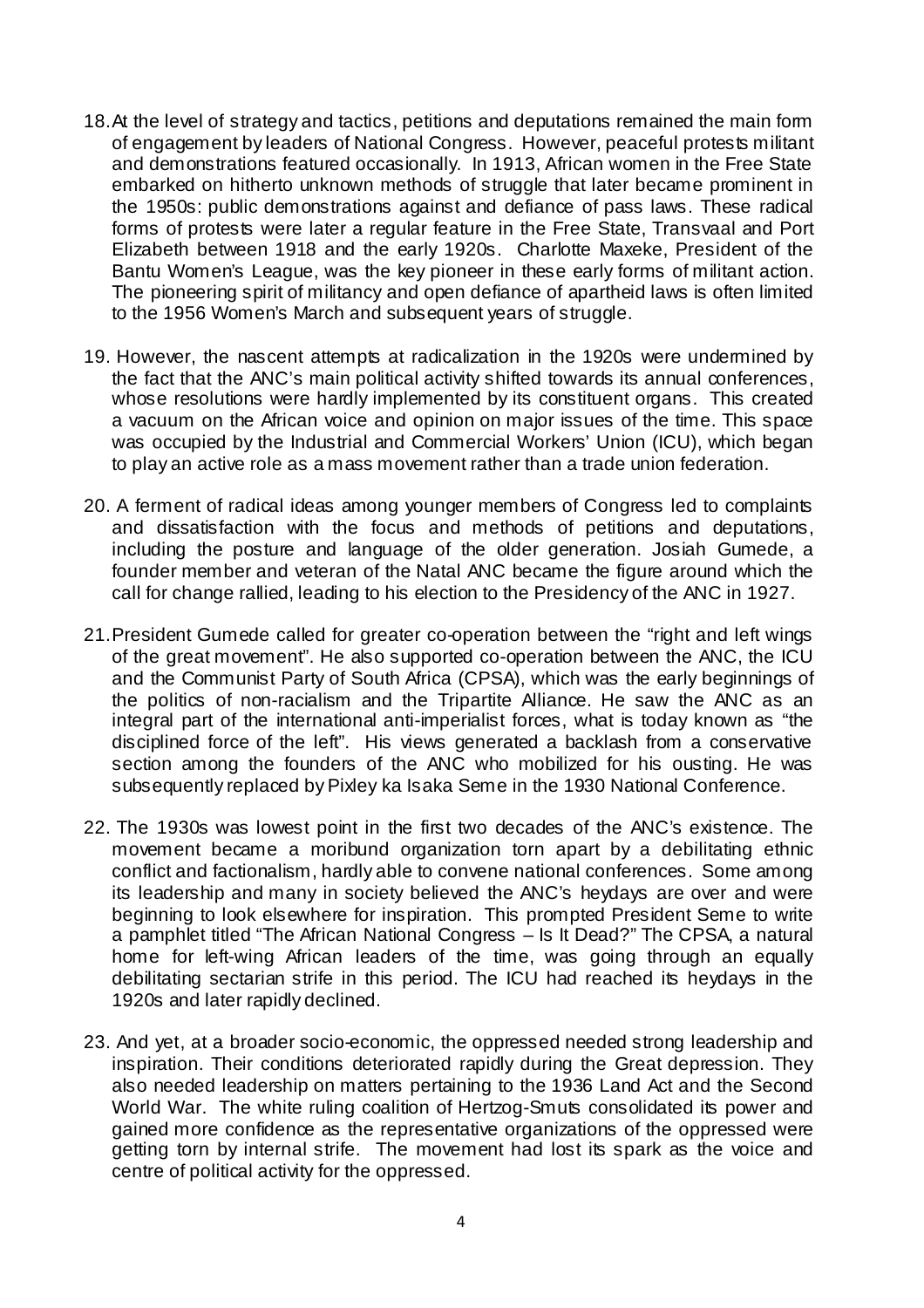#### *The first wave of successful renewal: 1937- 1949*

- 24. The return of ZR Mahabane to the Presidency (in December 1937) to work with James Calata (elected Secretary General in December 1936) marked the first wave of the renewal (referred to in those years as "resuscitation of the ANC"). These two leaders travelled all over the country talking to ANC members and veterans about the need to re-build the ANC and bring it back to the centre-stage of the struggle. They rallied people around the celebrations of the twenty-fifth anniversary or "Silver Jubilee" year of the ANC. Some members were very optimistic about the reawakening of the ANC, arguing that "Congress lives in the hearts of the people" and will never die. However, there were also those who were pessimistic about the future of the ANC.
- 25. The Silver Jubilee "resuscitation campaign" helped the ANC to regroup. One of the main areas of focus for renewal, according to Calata, was to ensure that the ANC appeals to university and college graduates. He argued that the ANC needed to be led by younger and educated leaders. He campaigned for the election of AB Xuma to the Presidency of the ANC in December 1940, who narrowly won the closely contested election against President Mahabane.
- 26. After his election, President Xuma enthusiastically led a process of the reorganisation of the ANC into a coherent administrative and organizational machinery with clear a vision and policies, functioning structures and systems. He championed and supported a number of innovations - establishment of the NWC, regular meetings to chart the way forward and a collective style of leadership; restored the unitary and membership-based character; emphasized that provinces should account on their work and often suspended provinces and branches that were not fulfilling their responsibilities; intense focus on the recruitment of young graduates, although he subsequently treated youth Leaguers with serious suspicion; put finances on a sound footing, including giving audited financial statements to conferences; support for the formation of the ANCWL and ANCYL, and advocated for the employment of a full-time organizers and other functionaries, though it never happened until 1949.
- 27. At the level of policy, strategy and principles, the African Claims and new ANC Constitution were drafted and adopted in 1943. This period marked the beginning of the tradition of planning for the future (African Claims) and the politics of nonracialism and alliances (Doctors' Pact), laying the basis for the Natal and Transvaal Indian Congresses to work closely with ANC over many decades. Despite his organisational successes, Xuma's renewal failed to harness the potent energy and anger of the social forces that objectively stood to gain from a more vibrant organization and renewed ANC – the youth and African workers and the growing squatter movement on the outskirts of major cities.
- 28. The National Party came to power in 1948 under the platform of grand apartheid policy. This changed the mood among the oppressed and calls for a change of tempo and tactics were heard among the trade union and ANCYL leaders. The 1946 African miners' strike raised the level of confidence among the masses that direct action in the form of peaceful protests, public demonstration and strikes can have to replace the old tactics and methods of struggle. Xuma failed to read the mood!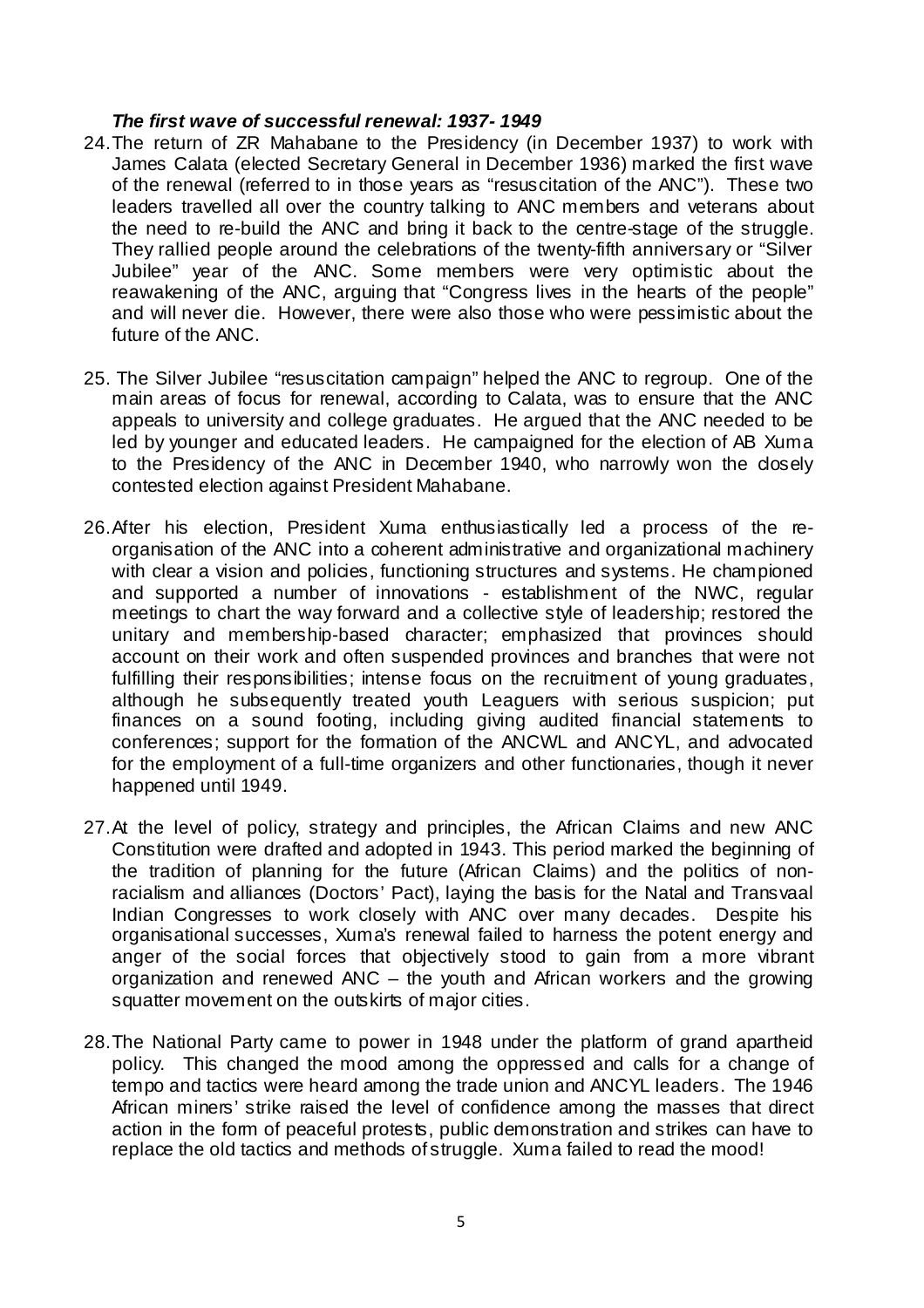29. It is against this context that the 1949 ANC National Conference took place. This Conference was a watershed - a turning point changed the tone and tempo of the struggle for several decades ahead. It became a key moment for self-reflection and self-renewal. It adopted a programme of action (POA) with far-reaching strategic and tactical implications, direction action and mass defiance of apartheid laws. The new NEC had a significant presence of leaders from the Youth League, trade unions and CPSA, with a common commitment to the POA and all its strategic and organisational implications. This included the election of Walter Sisulu as Secretary General, who brought new meaning and significance to the role of the Office of the Secretary General as the "engine of the organization".

*The decisive rupture and second wave of successful renewal: 1949 – 1969*  30. The National Party regime was determined in its publicly stated ambition to pass laws to increase state repression and oppression against the leaders and organizations of the people and further institutionalise racial segregation through grand apartheid schemes. This marked a new era of entrenched national oppression and racial discrimination. This posture of the apartheid ruling bloc was a critical factor that mobilized and forced larger numbers of people to join the campaigns of the Congress movement.

- 31. For the ANC, the 1950s was not only the turning point but also the highest point in the four decades of existence. While its historic mission remained the same, its strategy and tactics shifted to mass mobilisation and the building of alliances across the colour line. Its language and mode of politics changed fundamentally to a more fiery rhetoric and revolutionary discourse. The organizational machinery built during the 1940s was no longer suited for the new phase of the struggle. Hence, a new wave of renewal kicked in, led mainly by the younger generation and militants from trade unions resulting in a major re-organisation and repositioning of the ANC into an effective instrument for mass mobilization, dedicated volunteers and vibrant grassroots structures "to maintain full dynamic contact with the masses" (Mandela, 1951). The volunteers and the branches assumed greater centrality in the organization.
- 32. The Defiance Campaign was a major experience from which lessons were drawn on mass struggle, and the need for training, discipline and sacrifice among the volunteers (rudimentary cadre policy). The lessons of the Campaign were key during the mobilisation for the Congress of the People which adopted the Freedom Charter as the alternative vision for South Africa. The Freedom Charter represented democracy and non-racialism in theory and practice – the participation of people from all walks of life – black and white, rich and poor, rural and urban, men and women. The 1956 Women's March and the Women's Charter marked a major reassertion of women's emancipation as a key element of the national liberation struggle and reaffirmed the central role played by women in the struggle since the 1913. The four years of the Treason Trial prepared the organisation to be able to survive repressive laws and further publicly demonstrated the non-racial and nonsexist nature of our struggle as men and women, black and white were being tried for taking a stance against white minority rule.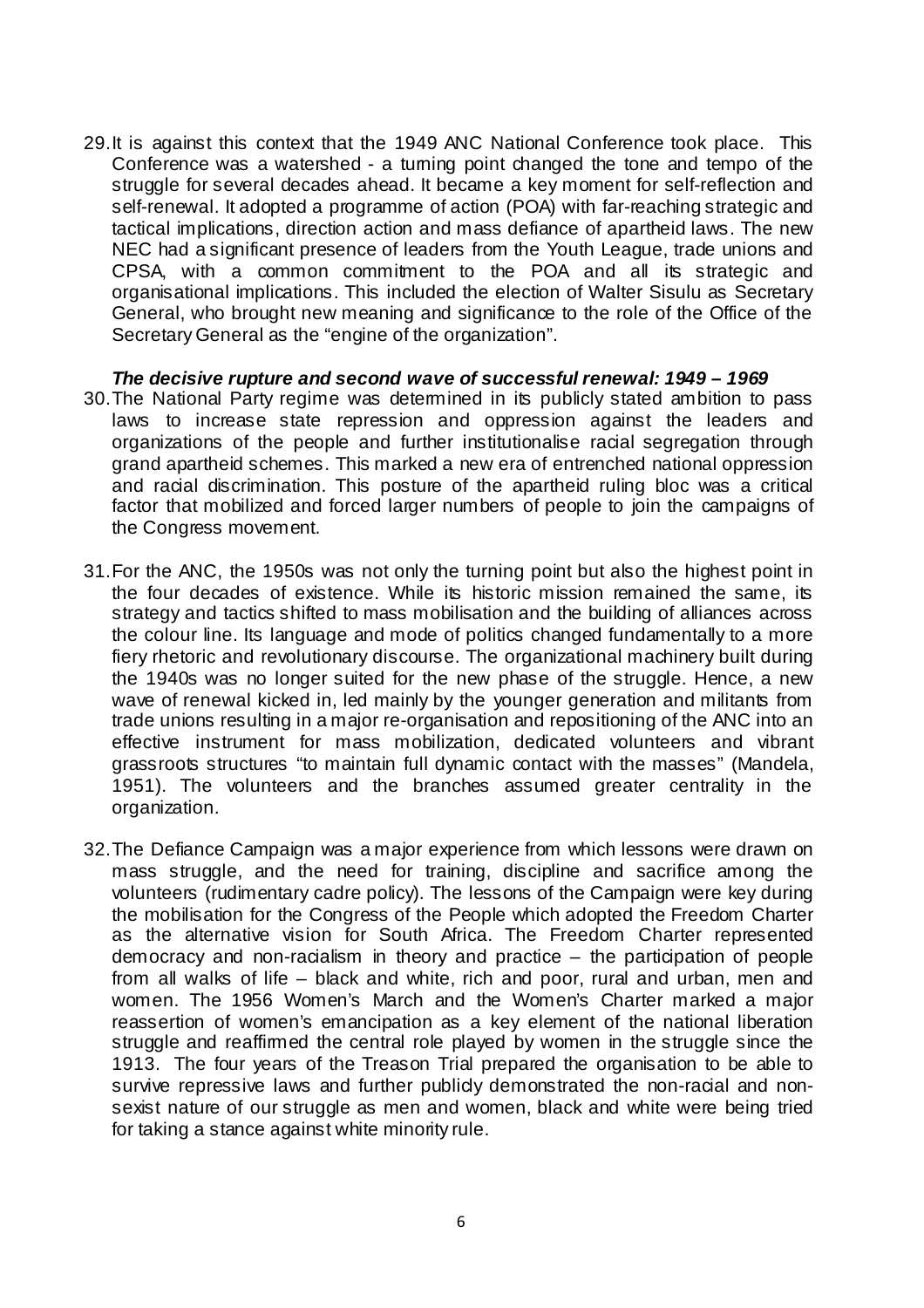- 33. By the close of the decade, the ANC was never the same. Notwithstanding the continuity of its historic mission, it had become a bigger organisation (100 000 members) with a clear vision, ideological outlook of progressive African nationalism, mass-based, non-racial and non-sexist in character. Organizational principles and practices that emphasised collective leadership, sacrifice, and service emerged. The critical role of women, workers and youth in its campaigns and leadership structures gave it a more vibrant and dynamic character very different from earlier period. The Congress Alliance emerged as a critical organizational force for mass mobilization and defiance. These changes were to become an enduring feature of the ANC over the next fifty years of the struggle. President Chief Albert Luthuli, who became President in 1952, was the central figure behind the renewal of the ANC during that decade, a leadership collective that was composed of the most resilient among the older generation, former youth leaders, women, communists and trade unionists.
- 34. By the time the regime decided to ban the ANC and PAC after the 1960 Sharpeville massacre, the ANC had already anticipated this eventuality. From 1953, the M-Plan was adopted to prepare the organization for a possible shift to underground work. Throughout the 1950s, the movement was preparing itself to continue the struggle even under conditions of illegality and exile. The call to arms was already being echoed in different mass meetings as a response to the intensification of state repression and violence against peaceful protesters.
- 35. The banning of the ANC in 1960 was major attempt by the regime to crush the ANC and popular resistance to apartheid. The movement's response was far-sighted and bold in sending key leaders out of the country and launching Umkhonto weSizwe (MK) in 1961. However, the movement took some time to respond adequately to the post-Sharpeville and post-Rivonia strategic and organisational challenges. The 1962 Lobatse Conference and subsequent meetings of the NEC and the Alliance could not adequately define a new way forward that could take the liberation struggle to a level higher than the 1950s. The heroic military campaigns of Wankie and Sipolilo lifted the spirits of MK fighters but there was no follow through at the level of strategy and organisation and this caused demoralisation and dissent in the ranks. Like it was the case during the late 1930s, the question of whether the ANC will ever reach the level of organization of the 1950s was lingering in the minds of many! The Morogoro Consultative Conference was convened in 1969 to grapple with all the challenges.

#### *Revival, resurgence of mass struggle and un-governability: 1969 - 1989*

36. The 1969 Morogoro Conference was another watershed conference of the ANC. It was a moment for self-reflection, self-correction and renewal. A new Strategy and Tactics document was adopted and a major re-organisation of the movement to redirect the struggle back home.Post-Morogoro, all revolutionaries were integrated into the ANC and the underground machinery was rebuilt. The release of some key leaders from the Robben Island strengthened renewal. The 1973 Durban dock workers strike and the 1976 student uprisings challenged the ANC underground to rise to the occasion and give leadership and contest the Black Consciousness Movement.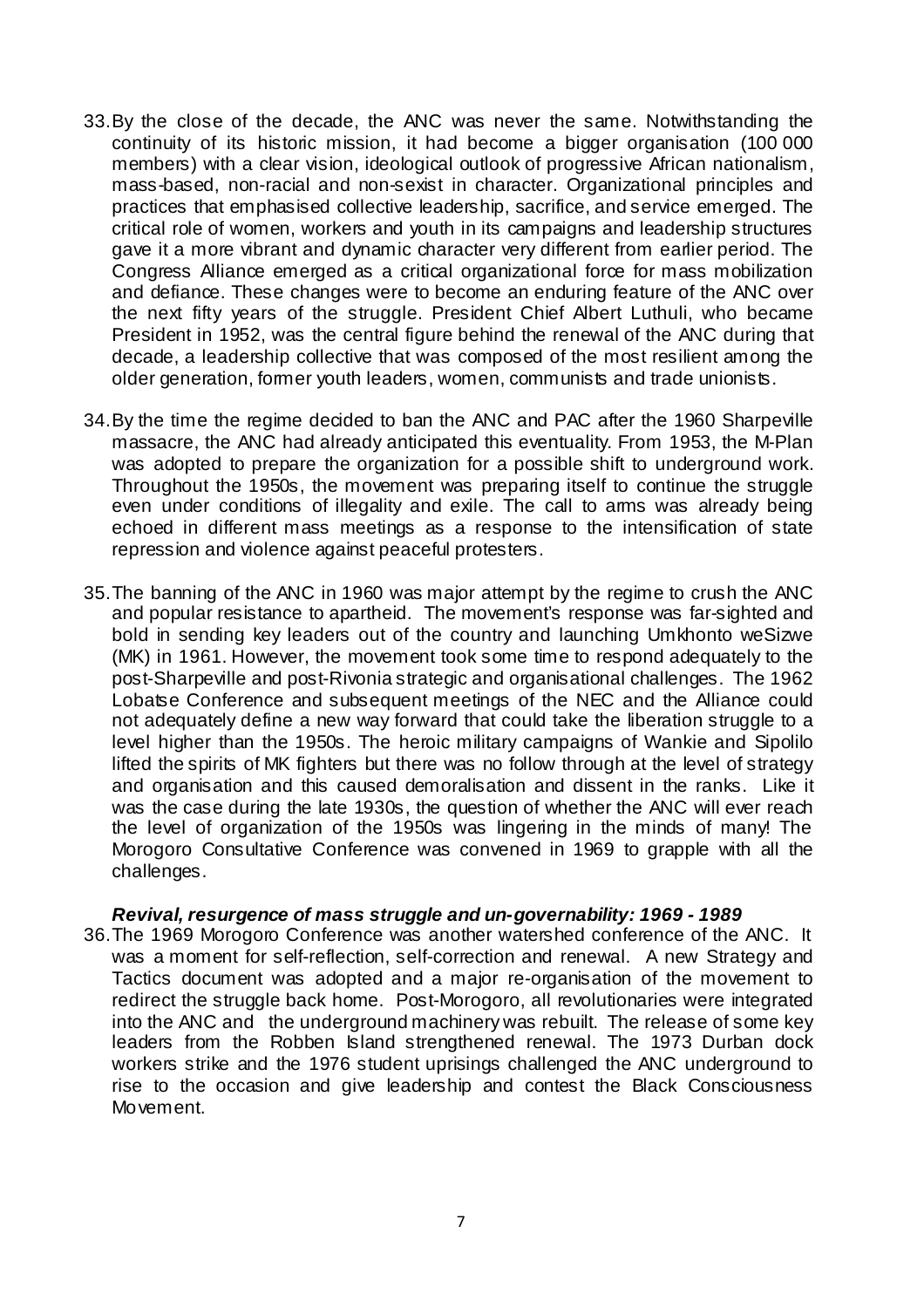- 37. Post-1976, the ANC was the most successful among all organisations that sought to harness and harvest the anger and energy of the youth to rejuvenate its machinery. The ANC emerged from 1970s as a renewed organization with heighted activities in the underground, mass mobilization and military operations. The seminal visit of the NEC delegation to Vietnam in 1978 resulted in a theoretical consolidation of the main ideas contained in the 1969 strategy and tactics. The concept of the four pillars of struggle emerged from this visit – mass mobilization, underground work, armed struggle and international solidarity. Mass mobilization assumed greater emphasis while MK operations and underground work needed to inspire the people more and more into mass action and defiance. The idea of a progressive united front of popular organizations was born of this process of finding creative ways of moving the struggle to a higher level.
- 38. The ANC entered the 1980s as a rejuvenated and renewed movement, organisationally and strategically. In line with the programme to escalate the mobilization of the masses so that they can take charge of their own destiny, a new wave of mass political activity among the youth, students, women, workers and residents of townships and villages across South Africa. The proliferation of mass democratic formations culminated in the formation of the United Democratic Front (UDF) in 1983. The increase in MK's military operations inside the country, hitting the symbols of apartheid power, gave greater impetus and confidence to the masses and spurred a mood of defiance among the people, especially the youth.
- 39. The 1985 Kabwe Conference gave impetus to mass insurrection and the surge to un-governability. Kabwe elected a fully non-racial NEC and adopted far-reaching resolutions to take the struggle to a victorious condusion. For the first time since the ANC was banned, the level of organization and mobilization of the masses, effectiveness of armed struggle and international solidarity reached unprecedented levels. The country was being rendered unworkable and country ungovernable as the legitimacy of the apartheid state was being challenges on all fronts. The regime was forced to seek a negotiated settlement in the late 1980s and ultimately unban the movement and release its leadership in 1990.
- 40. Looking at the entire history of the ANC, the 1980s is arguably the highest point. The depth of strategic and tactical savvy and level of organizational coherence far surpassed the 19050s. By the time it assumed power, the movement had developed into a mature people's movement and agent for change, with a strategy and tactics, set of policies and a tried and tested leadership. President OR Tambo was the central figure who kept the movement together and unfailingly inspired our people during period between the banning in 1960 and the unbanning of the ANC in 1990.

#### *Rebuilding the movement after unbanning: 1990 - 1994*

41. The 1991 Durban Conference had to grapple with major strategic and organizational questions that arose from the unbanning of the movement and release of political prisoners in the context of negotiations. The movement needed to integrate all its cadres – from the mass movement, underground structures, prison and exile - into one coherent and cohesive organization, with common strategic and tactical perspective on negotiations. These cadres came with various political sub-cultures and diverse experiences. It had to absorb large numbers of new members who had no political experience. All these put new demands on the organization.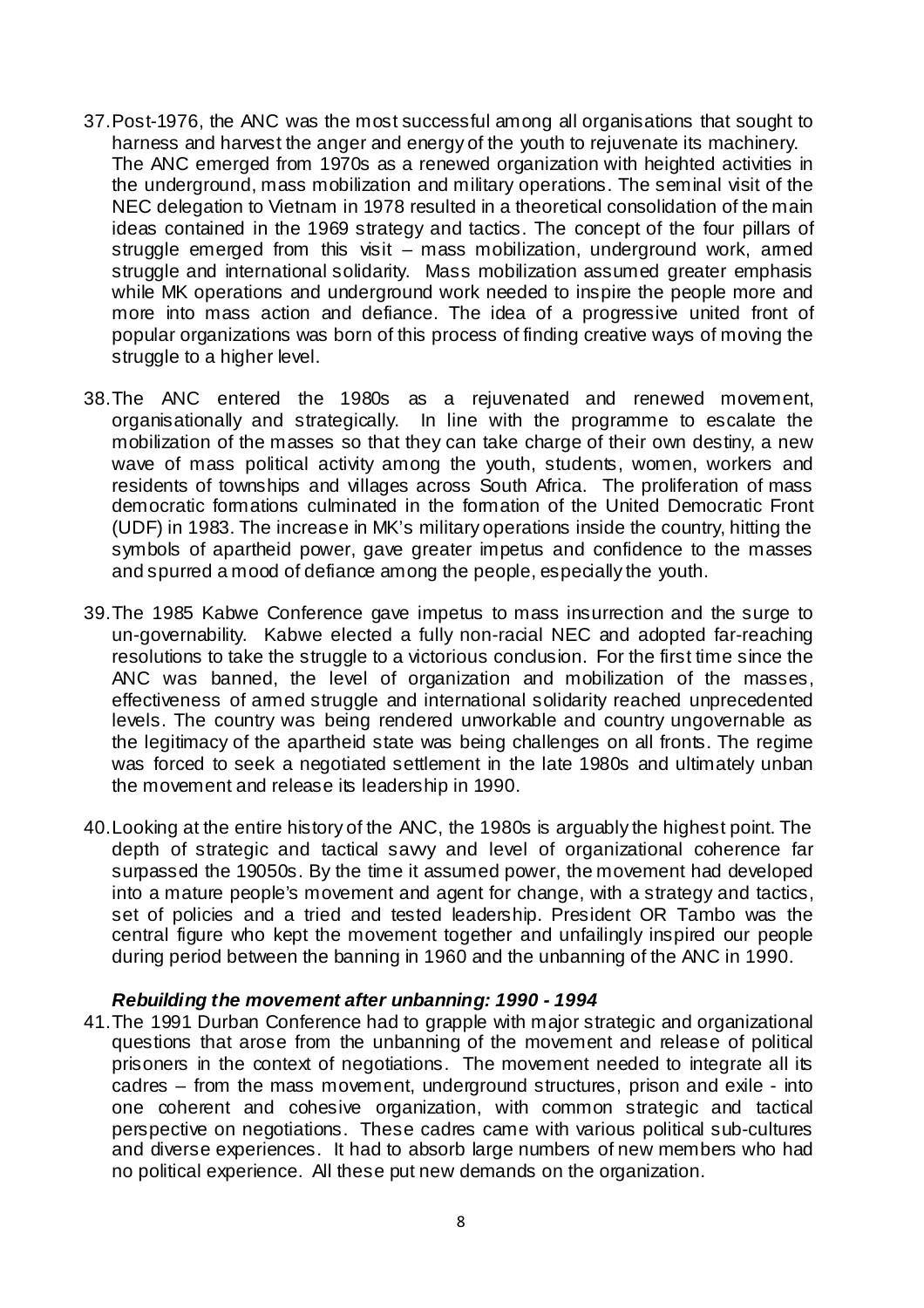- 42. In the midst of the negotiations and state-sponsored violence against the masses of our people in Natal and Transvaal, the movement had to re-establish itself as a legal mass organisation. This, among others, meant the establishment of structures and offices across the country along the lines of the mass-based movement of the 1950s. The ANC needed to have an organizational presence in every community and engage directly with sectors that would previously been the exclusive domain of Congress-aligned mass organizations.
- 43. Overall, the movement managed the daunting challenges very successfully, refusing to be diverted from the urgent need a peaceful transition to democracy as rapidly as possible. By the time of the April 1994 elections, the ANC had a nation-wide organizational presence, with a fair degree of coherence and cohesion.

### **CHALLENGES OF RENEWAL IN THE POST-APARTHEID ERA**

- 44. The 1994 democratic breakthrough ushered in new conditions of freedom and democracy. The ascendancy to power imposed new strategic and organisational imperatives such as the need to develop new skills around political management of governance, running election campaigns, involving the people in governance and mass work on the democratic terrain.
- 45. Both the Bloemfontein Conference (1994) and Mafikeng Conference (1997) grappled a great deal with the strategic and organizational challenges of the new situation. Among the major organizational questions was the need to clarify the relationship between the party and the state. The first few years of governance have already thrown to the fore the need to transform the inherited apartheid state machinery into an effective instrument of change. The role of the Alliance in the new period, especially on matters of governance was under-theorised.
- 46. Organisationally, the ANC needed to re-organise itself in a manner that will address two imperatives: 1) it is now a governing party; 2) it remains a liberation movement that must mobilize and lead the people in the new phase of struggle. For a while, these two imperatives where almost in tension, leading to articulations such as "the ANC in government and the ANC outside government. One of the major challenges was to balance the deployment needs of the movement with that of the state. In reality, the ANC suffered an unmanaged exodus of cadres out of the organization, into the state, leading to the view that "we have behaved in a manner that could endanger the revolution" (former President, NR Mandela).
- 47. The reality and impact of incumbency was beginning to make its mark on the movement. State power is a potent instrument for transformation of society. It gives the legitimate authority, power, influence and resources to make our agenda, vision and policies those of the entire nation and gives us the instruments to realise the dreams of our forebears as outlined in the Freedom Charter.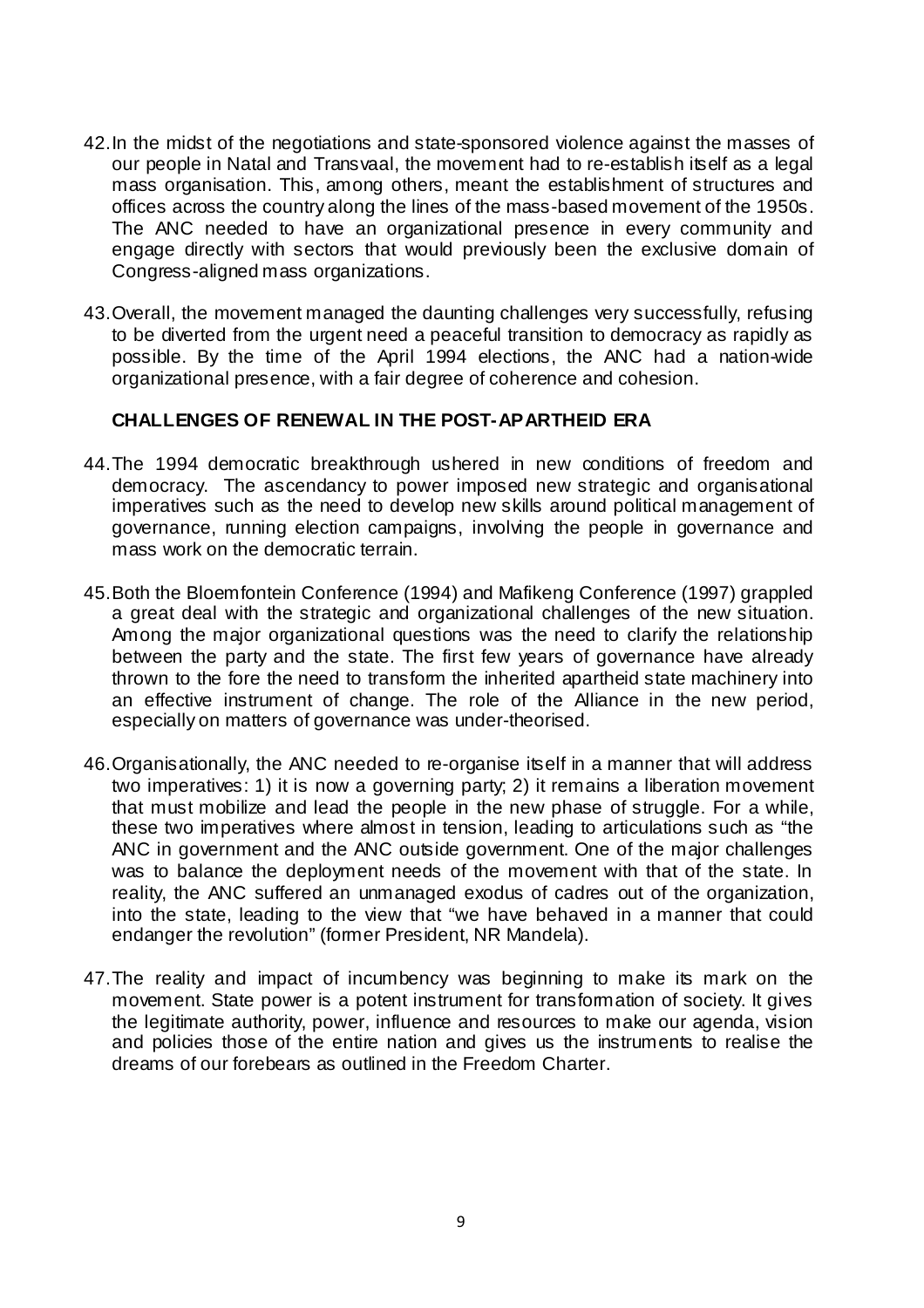- 48. However, all ruling parties have to contend with the corruptive and corrosive effects of power, varying degrees depending on the ideological strength of each party and the socio-economic structure of each society. Progressive parties and individual revolutionaries tend to manage state power more conscientiously, conscious of its destructive potential. To be "ready to govern'' as we said in the early 1990s, means to mature and know how to survive "sins of incumbency".
- 49. What are the "sins of incumbency'' and how have other ruling parties managed to overcome or minimize them? Once in power, the incumbents face the dangers such as bureaucratisation of the party and state; development of social distance; arrogance of power; ideological decline among rank-and-file; corruption and use of state institutions to settle inner-party battles; party life revolves around winning elections and sharing the spoils of power – positions and state resources. Incumbency can transform the nature and essence of the party.
- 50. Within a few years of coming to power, the movement began to indentify trends that were not consistent with its culture and traditions. Both Mafikeng and Stellenbosch Conferences and the 2000 and 2005 NGCs lamented the negative impact of state power on the movement. Unfortunately, the dominant thinking was that the problem was with the "organisational design" of the ANC. The debate on organizational design focused principally on the "modernization" paradigm.
- 51. Polokwane Conference framed the problem more profoundly as a steady erosion of the character, culture and values of the ANC. Polokwane raised the alarm that a silent transformation of the ANC into a shadow of its former self is underway and it must be arrested and reversed through a vigorous campaign for organisational renewal. This is one of the distinct mandates of the NEC from Polokwane. For this reason, Polokwane could be a turning point in reversing the ANC's quiet drift to selfdestruction and atrophy. We dare not fail!
- 52. Polokwane Conference may not be a watershed in the classical sense of a strategic change of direction. It cannot be equated with the ANC Conferences of 1912, 1949 and 1969. There was no major shift in the strategy and tactics and organisational structure of the ANC. However, far-reaching strategic decisions were taken on major questions of our time:
	- a. **The relationship between the party and state:** the ANC was defined as the strategic centre of power. This helped to dear theoretical confusion and reverse a trend of the past decade-and-half where the ANC was trailing behind the state on major strategic and policy issues.
	- b. **The centrality of the people**: the ANC should remain the servant of the people. Going forward, ANC members must regard service to the people as a sacrosanct principle. Both the ANC and state belong to the people of South Africa. Nobody should be allowed to use the ANC or the state to pursue personal, sectarian, or factional agendas.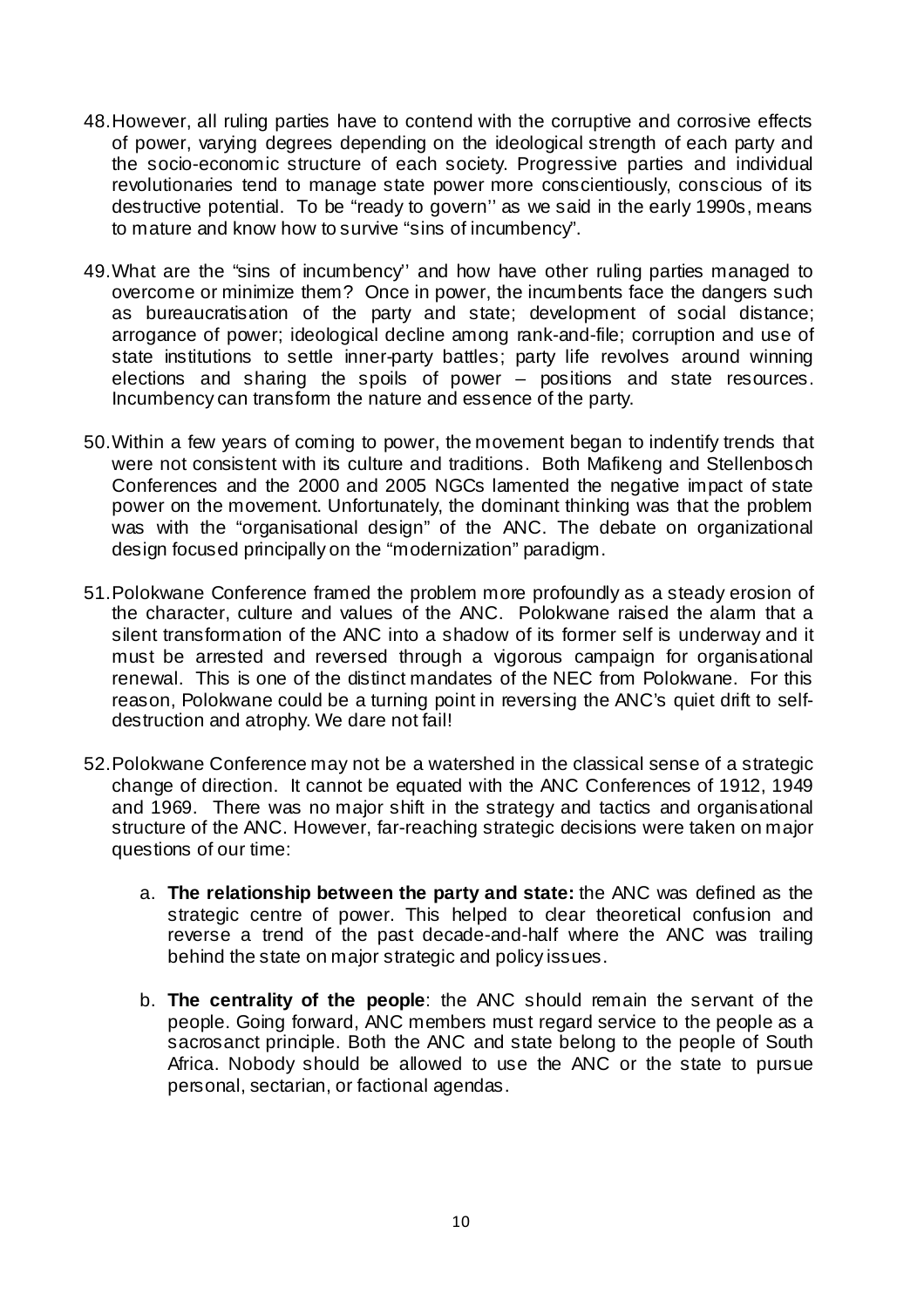- c. **The ANC belongs to the rank-and-file members and ordinary people:**  when duty calls, the loyal ANC members and supporters come to the fore, without any promise of a reward. Such people never expect the movement to do anything for them. Their courage and commitment tend to rise when the movement faces trying times. When there negative developments that threatened to divide the ANC, members intervened decisively at Polokwane Conference to point the way forward. Post-Polokwane, members defended the unity of the movement successfully when a renegade group tried to split the movement and form a breakaway party.
- d. **Organisational renewal is the principal task of our time to prevent the degeneration of the movement**: the key mandate of the newly-elected NEC and the entire membership is the need to fight tendencies that are steadily eroding the ANC's character, values, culture and traditions through the launch of organisational renewal. This is a life and death struggle that must be won!
- e. **The relevance and central role of the Alliance in the transformation of society**: the ongoing relevance and central role of the Alliance in the transformation of South Africa was reaffirmed. This central role needs elaboration in terms of correct conceptualisation and organisational mechanisms. Properly understood, the centrality of the Alliance in our ongoing struggle is not in conflict with the perspective of the ANC as the strategic centre of power and leader of the Alliance. It is only when there is an attempt to replace one by the other that confusion and tensions will arise. We need to deepen debates on this dialectic.

## **OVERVIEW OF THE LESSONS FROM OUR HISTORY**

- 53. There are many lessons that can be drawn from the ANC's near-century of existence. How has the ANC survived over the past century? What has sustained the movement up to its First Centenary? Are there timeless principles that should continue to guide the thinking and work of our movement into the future?
- 54. The following tried, tested and timeless principles constitute the ANC's **internal defence mechanisms** and **sources of renewal and survival** into the future:
	- a. **Unity is sacrosanct:** the ANC is the embodiment of the unity and collective will of many generations of South African revolutionaries and freedom fighters. Equally, the unity and cohesion of the Alliance and the democratic movement is crucial. National unity among all South Africans is its goal. Anything that undermines unity poses a threat to the survival not only of the movement, but the revolution in its totality.
	- b. **Putting people first**: the interests and aspirations of the people have always been the driving force behind the policies and actions of the ANC – "Batho Pele". Once the ANC shifts its focus away from the people, it is bound to lose its stature and standing in society. And yet, political parties and ruling parties in particular tend relate to "the people" only through election time rhetoric.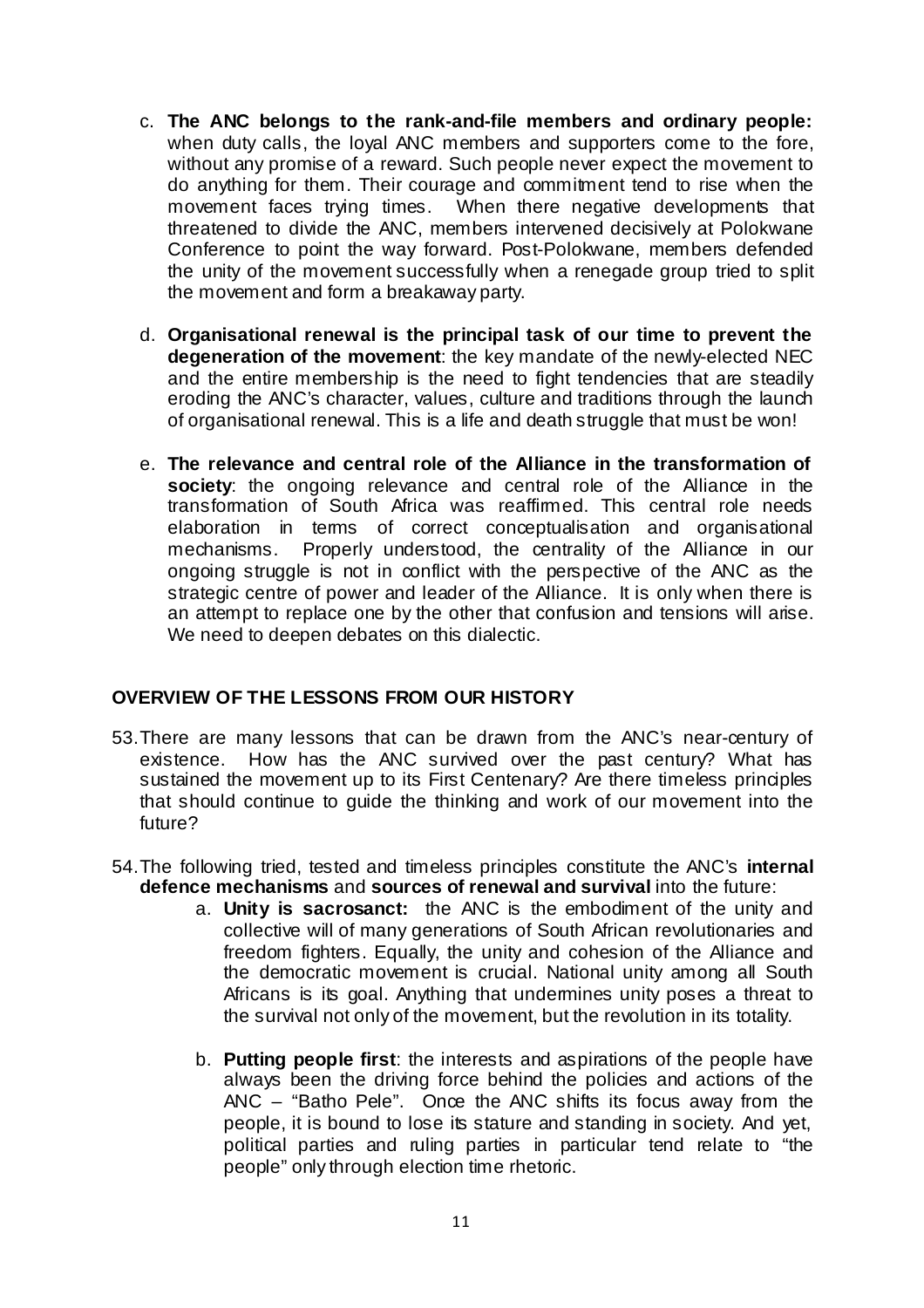- c. **Capacity for self-reflection and self-correction**: the ANC must never lower the guard on criticism and self-criticism. Ruling parties are prone to claiming easy victories and hiding their weaknesses and shortcomings in the interest of winning elections. And yet, the movement should strive to remain its own harshest critic, boldly admit mistakes and swiftly correct any deviations and failures when they arise. Robust internal debates on all matters of policy, strategy and organization, including contestation for leadership, are the life-blood of the ANC. The ANC needs to jealously safeguard and deepen this culture of self-reflection and self-correction under current conditions.
- d. **Ability to adapt to new conditions and preserve its essence:** the ANC has been able to adapt to new conditions and new environments, while at the same time preserving its essence. Over years, the ANC developed the ability to see problems and take pre-emptive action long before they happen. Once in crisis, the ANC has also been good at turning crises into opportunities to learn. In a world characterised by rapid and pervasive technological change that has profound social and economic implications, the ANC will do well with its dynamism.
- e. **Pivotal role of the membership:** the rank-and-file members are the guardians of ANC policy, culture and traditions and the agents for change in society. If their political empowerment and ideological development is neglected, they can become a readily available force that is harvested by those who want to hijack the movement for their own personal, factional or sectarian agendas.
- f. **The role of leadership:** leadership has a distinctly important function in our movement. The membership of the ANC elects a leadership that is, in their view, able to represent their collect views, feelings, fears and aspirations. ANC leadership has always been composed of men and women who are ahead of the pack in terms of foresight, experience, commitment, hard-work and courage. Leadership must be earned through force of exemplary conduct and self-discipline. The ANC should invest in leadership development consciously and continuously if it is to avoid the shock of being led by a generation which has no resonance with its history and traditions.
- g. **Approaching problems with sustainability and posterity in mind**: steadfast on matters of principle, the ANC has shunned the politics of both "short-termism" and "populism" in its approach to problem-solving. That which appears exigent today may not be relevant tomorrow. Similarly, that which is popular today may not be the lasting solution. When dealing with difficult situations and daunting challenges, the ANC's approach is to identify principles that will outlive the heat of the moment.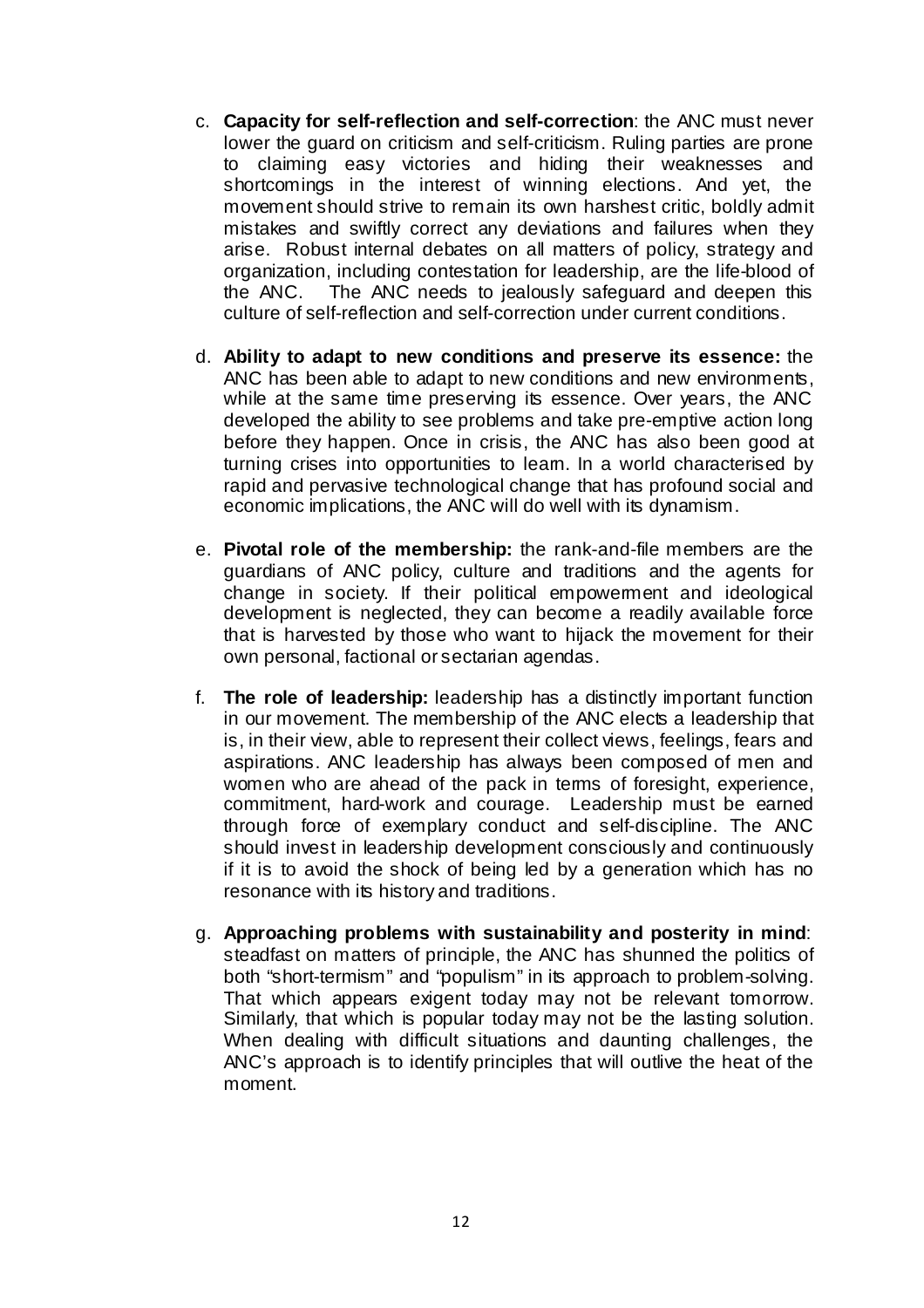h. **A learning organisation imbued with progressive internationalism**: the ANC was born out the lessons of the progressive struggle at the turn of the century. The first generation of its leadership sought to understand and grapple with the problems of the world in their time in order to contribute to changing the world for the better and draw lessons for the struggle at home. The First and Second World War, the anti-colonial and anti-imperialist struggles and national liberation revolutions across the developing world impacted on the ideological outlook, strategy and tactics of the ANC during the different phases of the struggle. And yet, the ANC and its allies, especially the SACP, also contributed immensely to progressive internationalism. As a disciplined force of the left, the ANC must continue to be part of the forces that call for and contribute to the renewal of the progressive agenda in the 21<sup>st</sup> century.

## **INTERNATIONAL EXPERIENCE ON RENEWAL OF THE LEFT**

- 55. The problem referred to as sins of incumbency has destroyed many national liberation movements or left parties in power during the  $20<sup>th</sup>$  century. This remains a problem in our time. In recent history, parties such as the Chinese Communist Party, Spanish Socialist Workers' Party, Brazilian Workers' Party and Tanzania's Chama Cha Mapinduzi have written extensively on how they are grappling with problems such as bureaucratisation, corruption, factionalism and abuse of power.
- 56. The **question of bureaucratism:** the bureaucratisation of the state or the party has occupied revolutionaries over the past century. Lenin, during his last days, was increasingly concemed about the state becoming too bureaucratised, warning about a "bureaucratic ulcer". His main concern was how state apparatus stifle genuine participation of the masses<sup>1</sup>.
- 57. Among the main manifestations of bureaucratism is the **demobilisation of the popular forces** after liberation or independence. The role of popular forces is reduced to celebrating official "revolutionary days" and mobilisation for elections. Bureaucratism tends to reduce participation of the masses to attendance of rallies and meetings where the state of party officials come and talk to (and not with) the masses. Often, the leaders are bringing reports and absorb very little of what the masses see as the solutions to the problem in their own areas. The views of the people, including on the prioritisation of allocation of resources, are often completely ignored.
- 58. The ability of the Cuban revolution to fight and resist bureaucratism and corruption is one of the main reasons why Cuban socialism has survived for so long. In his address the Committee for the Defence of Revolution (CDR) in 1970, Castro emphasised the importance of shifting more power at the level at the grassroots, especially on decisions that people themselves can effectively exercise:

 <sup>1</sup> Lenin, **"10th Congress of the RCP(B),"** 16 March 1921, *Collected Works, Vol. 32, pp.* 165-271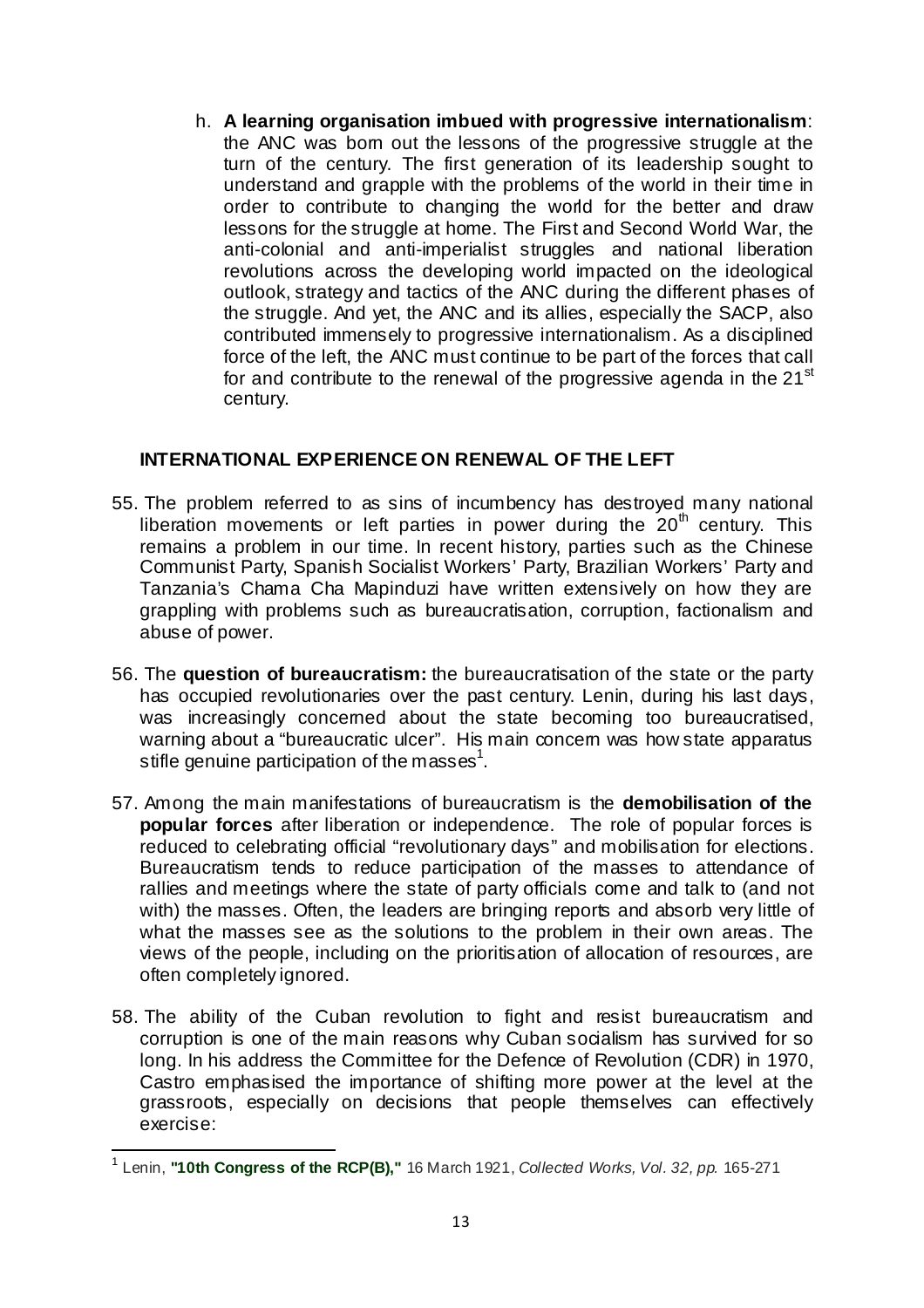"Imagine a baker's shop on a street w hich provides bread to all w ho live there and an administrative apparatus that controls it from above. How does it control it? How could the people not care how that bakery operates? How could they not care whether an administrator is good or bad? How could they not care if people there had privileges or not, if there w as negligence or not, insensitivity or not? How could they not care how it provided its services? How could they not care about the hygiene problems there? And how could they not care about the production problems, absenteeism, the quantity and quality of the goods? It is impossible not to care... Can anyone think up a more effective means for controlling that bakery than the masses themselves? Could there be any other method of inspection? No! The person w ho runs that micro-unit of production could go bad, the person w ho inspects it could go bad, everyone could go bad. The only ones w ho are not going to go bad are those affected [by all this], those affected.<sup>"2</sup>

- 59. The **question of corruption:** this is a problem affecting ruling parties across the world, regardless of their ideology. Both American capitalism and Soviet socialism have been prone of corruption scandals. Leftwing parties speak more openly and honestly against corruption, while the liberal and rightwing establishment only speak loudly if it involves their opponents. The Chinese Communist Party owes its survival and success partly from its successful fight against corruption. Harsh measures against corrupt party or state officials send a strong message in society. Any ambiguity or prevarication in dealing with corruption will ultimately result in the erosion of the revolutionary noble ideals and values of the left. Both the ANC and Brazilian Workers' Party (PT) are grappling with this challenge. The fight against corruption is a matter of life and death.
- 60. **The question of factionalism**: one of the problems that have plagued the left in the past century is the issue of incessant sectarianism and serial factionalism. Factionalism assumes a new dimension once the party is in power. Different factions contend over party leadership using the instruments of state to tilt the balance of power in their favour, including using patronage to reward those who are loyal to a faction in power and punishing opponents in all manner of ways. The experience of the Spanish Socialist Workers' Party is very illustrative.
- 61. It is instructive to note that while sins of incumbency have and are destroying several liberation movements and parties on the left, there are also cases of parties that are fairly successful in mitigating and overcoming the destructive and corruptive impact of power. For instance, the Tanzanian ruling party, Chama Cha Mapinduzi, and Chinese Communist Party are among the most outspoken parties against the sins of incumbency. There are many case studies of successful renewal of the left in Latin America, although most are born out of the experience of losing power. All these case of successful renewal should be studied by the Alliance and democratic movement as we undertake the massive and difficult task of organisational renewal. Renewal is indeed a matter of life and death for the left and progressive forces in general.
- 62. Given all the rich historical and international experiences on renewal what should be done to take forward our movement and the democratic state?

 <sup>2</sup> Fidel Castro, **Speech for the 10th anniversary of the Committees for the Defence of the Rev olution**, 28 September 1970.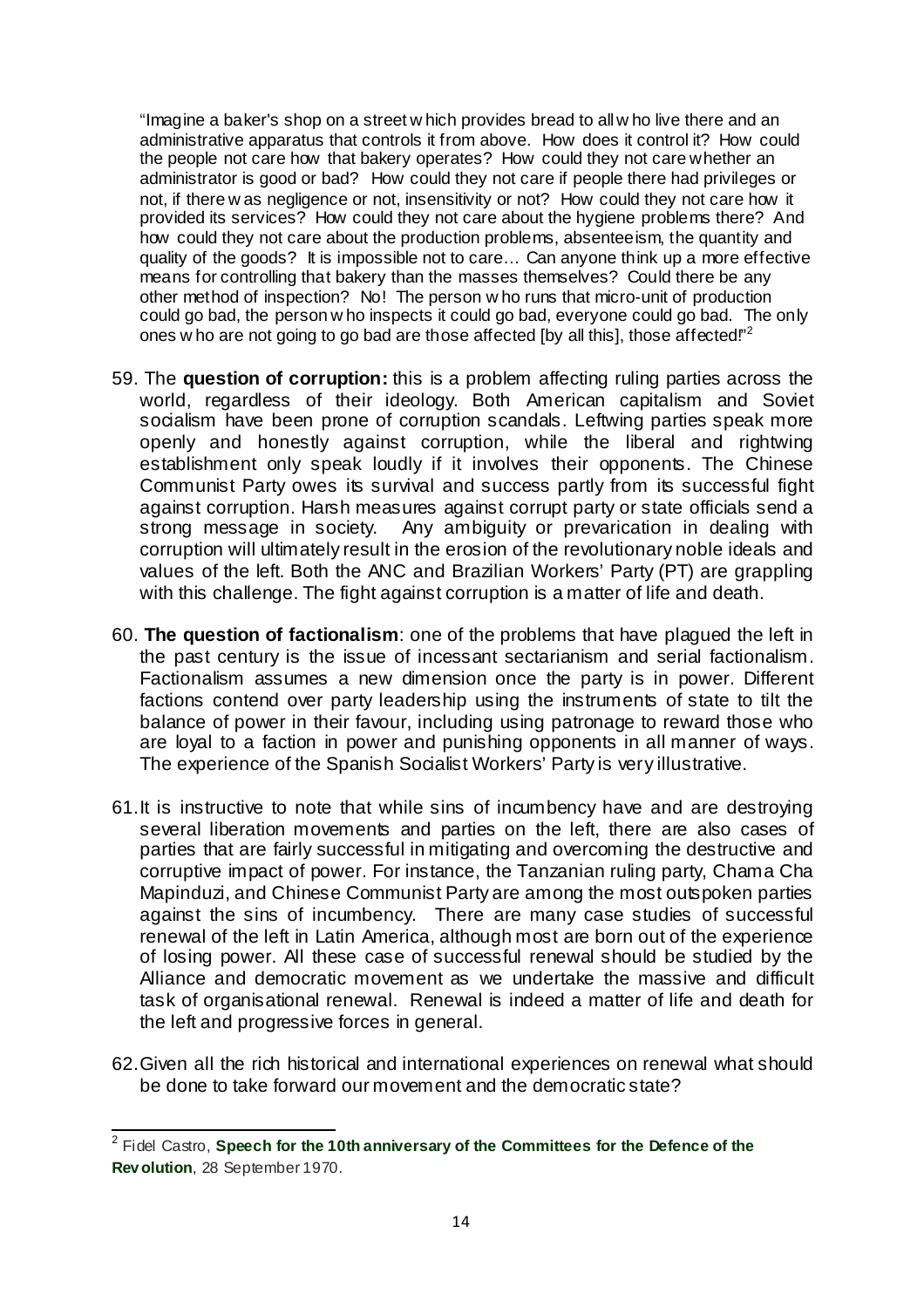# **KEY AREAS OF FOCUS FOR ORGANISATIONAL RENEWAL**

- 63. Given the mandate of Polokwane Conference on renewal, what should be done to turn the tide against the silent transformation of the ANC away from its deep traditions of principled struggle and selfless service to the people?
- 64. Firstly all the interventions on renewal should be based on the strategic perspective that the ANC is both a national liberation movement and the governing party – the ultimate strategic centre of power for all its members deployed to work in the state and society at large. Accordingly, organisational renewal should seek to build and strengthen the ANC's capacity to give moral, political and intellectual leadership to the state and society in general. What are the immediate and medium term interventions that will begin to turn the tide against the erosion of the ANC's character, values, culture, principles and practices? How does the ANC strengthen its sources of renewal and survival?

## *a. Build and safeguard unity and cohesion*

65. The ANC needs to combine mass political education with strong action against factionalism and all divisive tendencies in the ranks. The membership of the ANC needs to be educated to understand what constitute factionalism and divisive conduct so that healthy internal debate, contestation and disagreements are not conflated with divisive conduct. Going forward, all levels of the organisation should take firm action against individuals who are known to be experts and professionals in factional and divisive conduct.

# *b. Restore discipline and cultivate the values of the ANC in the ranks*

- 66. High level of political discipline has been one of the key features that have distinguished a member of the ANC from other people in society. At the core of discipline is the need to cultivate the core values of the ANC among the membership and leadership. Ultimately, we should measure discipline in terms of whether the conduct of members and leaders mirror the ideals of the ANC. We must promote and instill the type of conduct that inspires confidence among the masses of our people. We need to emphasise positive behaviour.
- 67. And yet, lack of discipline and blatant ill-discipline is becoming a distinct feature of the current situation. Inconsistency of application of rules and reluctance to act against ill-disciplined elements is rife, especially in the run-up to and during Conferences. The leadership is often afraid to take firm action if this will threaten their prospects for election. The police and courts are called upon regularly to help resolve internal disputes. The culture of our movement is getting eroded at a frightening pace. The situation is a grave emergency that requires decisive action and extra-ordinary measures:
	- **a.** Summary dismissal and expulsion of members who disrupt meetings of the organization or resort to violence to deal with organizational matters.
	- **b.** Dismissal of leaders found quilty of manipulating internal processes such as membership recruitment, audit and credentials to try and influence the outcome of the conferences in their favour.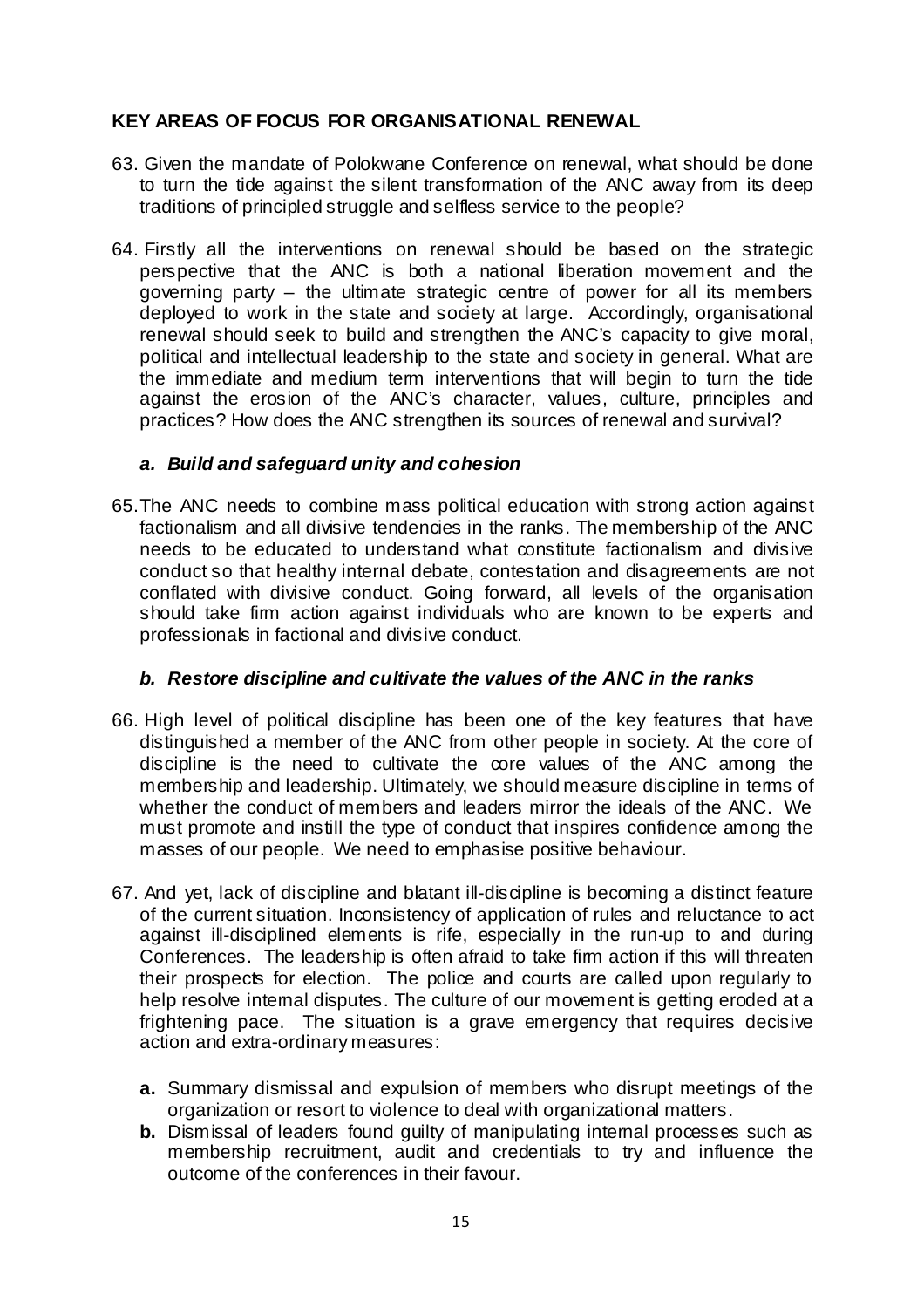- **c.** Dismissal and criminal prosecution of members found to have raised money outside the formal structures and processes defined by the organization, in order to influence the outcome of our conferences.
- **d.** Dismissal of members found guilty of corruption and abuse of power.
- **e.** Dismissal of members who cause and perpetuate divisions and factionalism in the structures.
- **f.** Compulsory political education and community service as a corrective and correctional measure for those found guilty of offences that are not dismissible.
- 68. The ANC needs to put in place measures to protect its integrity and image as a movement with a high moral ground and a governing party that is clean and incorruptible. As a matter of principle, all members of the ANC are free, like all South Africans, to engage in legitimate and clean business activities in the public and private sector. The ANC members who are in business should be upright ethical, competent, conscientious and law-abiding in their business dealings. Public representatives, public servants and serving members of the constitutional structures require organisational protocols that will conflict of interest and abuse of office for commercial gain.
- 69. In order to protect the image and integrity of the movement and its leadership, it is proposed that an Integrity Committee should be established at national, provincial and regional level. The Commission will manage the interests of those who hold office in the state and organisation and investigate any allegations of improper conduct. This will protect ANC leaders from false accusations and malicious allegations of corruption and abuse of power. This will go a long way in preventing misdemeanours by some in our ranks and in society who give a bad name to all genuine black businesspeople and entrepreneurs who have links with the ANC a bad name.

### *g. Invest in membership development and growth*

70. Having reaffirmed the centrality of the membership in resolving problems faced by our movement and the people as whole in each given phase of the struggle, the ANC leadership needs to take the membership very seriously. We have tended to limit the interaction of upper structures with chairpersons and secretaries of branches or BEC members. We do not make adequate time to visit ANC members and engage them to hear their views on different issues of concern and empower them to lead communities effectively. Going forward, the NEC, PECs and RECs should schedule regular interaction with branches in order to politicise and be politicised by the membership. The launch of Imvuselelo Campaign nation-wide should be used to bridge the gap between the leadership and membership. Every branch should have a standing monthly or bi-monthly political workshop or seminar on a key topic of interest to the general membership and national, provincial and regional leaders should be invited.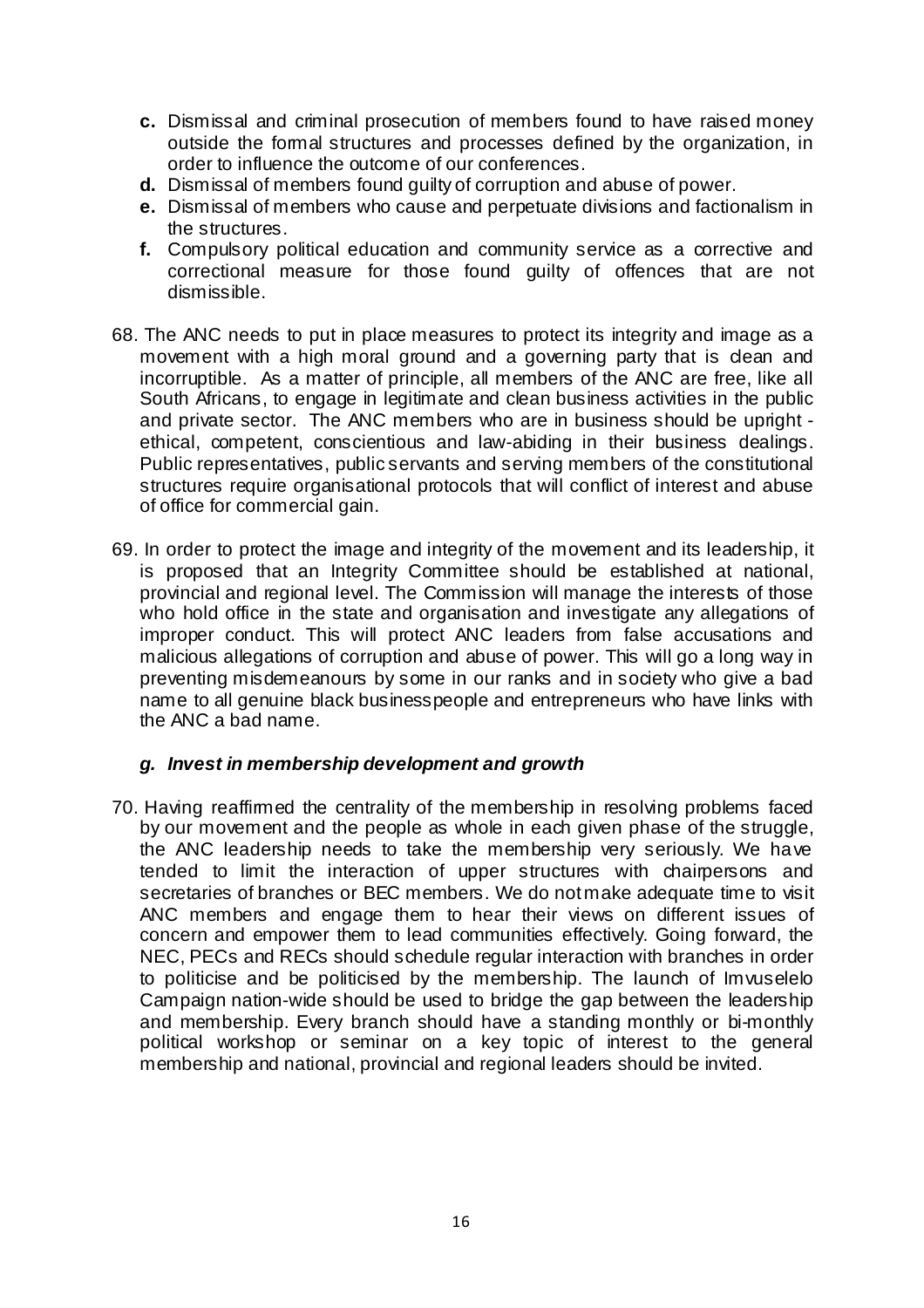71. The One Million Membership Campaign is a key resolution of Polokwane Conference. The campaign is not just about the numbers. It is an important opportunity to strengthen the mass, non-racial and multi-class character of the ANC. Necessarily, the recruitment drive has to be targeted in order to enhance the sociological profile of our membership. We need to recruit individuals who will enhance the ANC's ability to serve the people. No one should join the ANC on the basis of a promise for reward. All new members should be given tasks after they are inducted on the history and role of the ANC and its members in society. A system needs to be put in place in every branch so that the active role of members in the life of the organisation is monitored and reviewed regularly and those who don't participate need to be tracked down and reminded of their responsibilities. This will help to eliminate the spectre of BGMs that fail to quorate because members cannot be found. The problems of the membership system need to be resolved in accordance with the  $52<sup>nd</sup>$  National Conference resolutions.

### *h. Invest in the development and strengthening of the Branches*

- 72. After the relaunch of the ANC in 1990, we have spent too much time focusing on changing the structure of the branches. Not enough attention has been given to clarifying the distinct function of the ANC branch. What is even worse is that we have not paid enough attention to adequately improving the capacity of the branches – training and development as well as resource allocation. The focus of branches - the content of their programmes and agenda of their meetings should shift towards service delivery and development issues in the localities.
- 73. As proposed earlier, the NEC, PEC and RECs should interact with and engage ordinary members in BGMs more regularly. Imvuselelo Campaign should have strong component that ensures that the leadership of upper structures assist in building branches under the banner "Empower the Membership: Visit the Branch". By the end of 2011, all the branches should have been visited by NEC and PEC members to engage them on the Centenary of the ANC.
- 74. The ANC structures need to always look for opportunities to mobilize people around specific issues of concern such as crime, education, health and other development issues. Imvuselelo Campaign and other campaigns should be sustained over a period of time, with trained volunteers who will focus on each campaign. Among other specific objectives, campaigns should be seen as a training ground for cadreship and leadership. Those who are active in campaigns should be given priority on political education.

# *i. Invest in ideological renewal and the building of a New Cadre*

75. As a disciplined force of the left, the ANC has a responsibility to contribute to the renewal of progressive ideas and policy alternative suited for the current problems faced by humanity. We in the ANC must refuse to be passive consumers of ideas and policies churned out by conservative and neo-liberal think tanks across the world. Our movement and its allies have rich theoretical and ideological traditions that were developed over many years of involvement in the national and world-wide struggles of the oppressed peoples and exploited classes.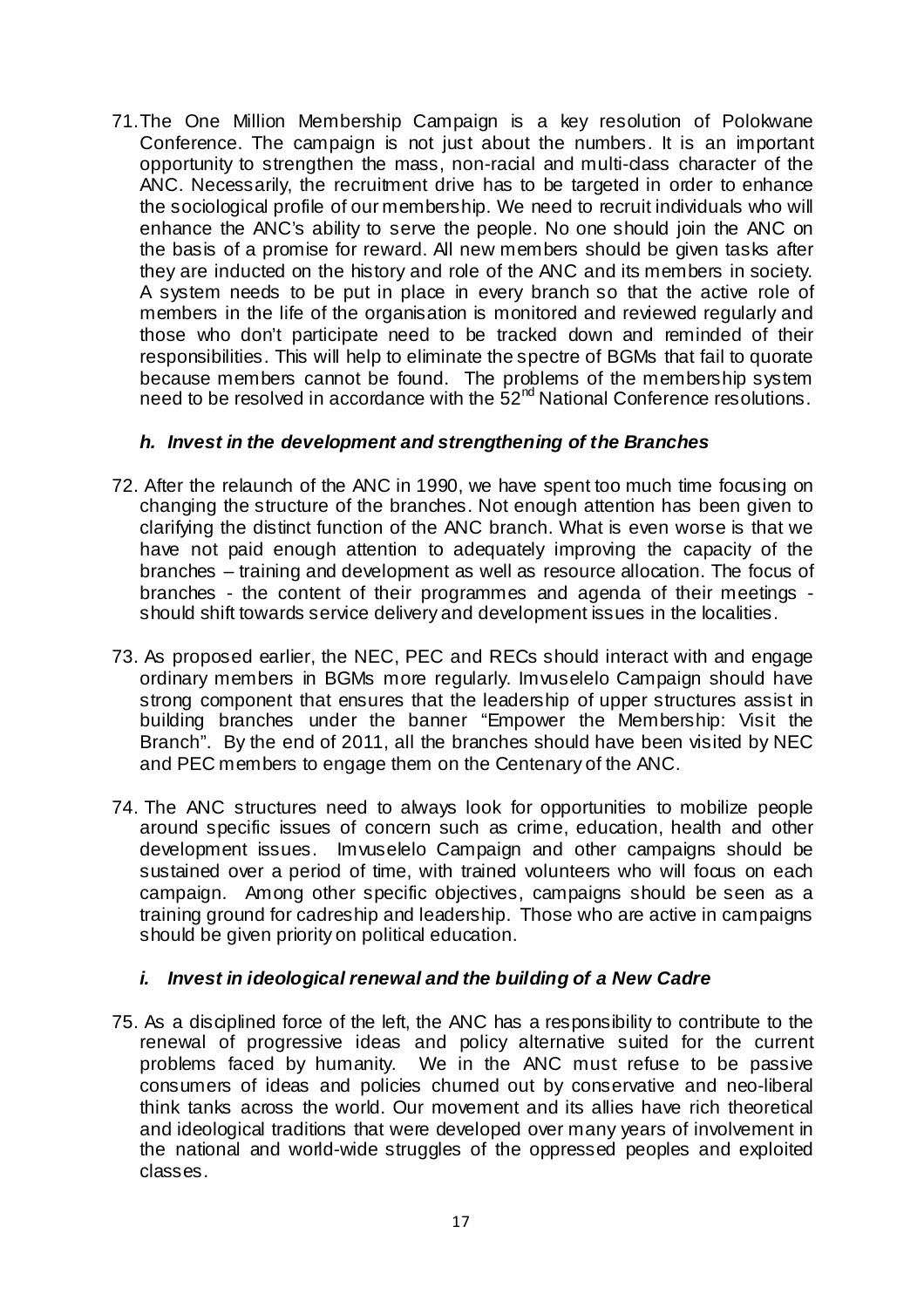- 76. The Political School and Policy Institute are critical institutions around which to build a confident ANC in a theoretical and ideological sense. And yet, such an ANC should continue to eschew dogma and place emphasis on the balance between theory and practice.
- 77. The development of the ANC's comprehensive system of political education is on course. It is clear that this matter is seen as one of the most critical interventions and a key pillar on which the survival of the ANC depends. Great strides are being made across the country in reviving a culture of "Umrabulo" in the ranks. More needs to be done to ensure that ANC members understand the history, politics and policies and conduct themselves in a manner that approximates its values and culture. The political school should focus on the rapid and sustained development of the "New Cadre" in accordance with 2000 NGC resolutions: a cadre with the knowledge, competence, outlook, attitude, skills and ethics required for this new phase of the struggle.
- 78. The movement's approach to deployment should be underpinned by a comprehensive Cadre Policy in the traditions of Kabwe Conference. Since coming to power, we have tended to focus too much on the deployment rather than cadre preparation and preservation. The assumption is that there are cadres who are ready for the tasks of the current phase of our revolution, and all we have to do is to deploy them appropriately.
- 79. This one-sided focus on deployment has put a lot of pressure on the movement. Most of the in-fighting arises from and is linked to deployment. Because of our history, too many ANC cadres and members cannot make a living independent of deployment by the movement. The deployment criteria are undear and the deployment process is often shrouded in secrecy, only known to those who serve in constitutional structures. As a result, many stories are concocted about why specific comrades where considered or not considered for deployment. This contributes to unhealthy atmosphere.
- 80. The movement needs to encourage its members, especially the younger generations, to invest in their own self-development and self-cultivation. Members of the ANC should be encouraged to earn a decent living through their own legitimate initiatives. The ANC does not owe anyone of us a source of income. The movement will nurture and utilise our positive attributes - values of integrity, competence and service to the people - in order to carry the struggle forward at each given moment. Deployment process should be done in a way that promotes predictability, transparency and accountability.

# *j. Leadership renewal and development*

81. The question of leadership renewal has received detailed treatment in the discussion document on *"Leadership Renewal, Discipline and Organisational Culture*". In this paper, we want to address matters of principle. Once more, it is important to emphasise that leadership is a critical factor for the survival and success of any organisation. Any organization that neglects the task of developing leadership continuously and systematically, neglects its future.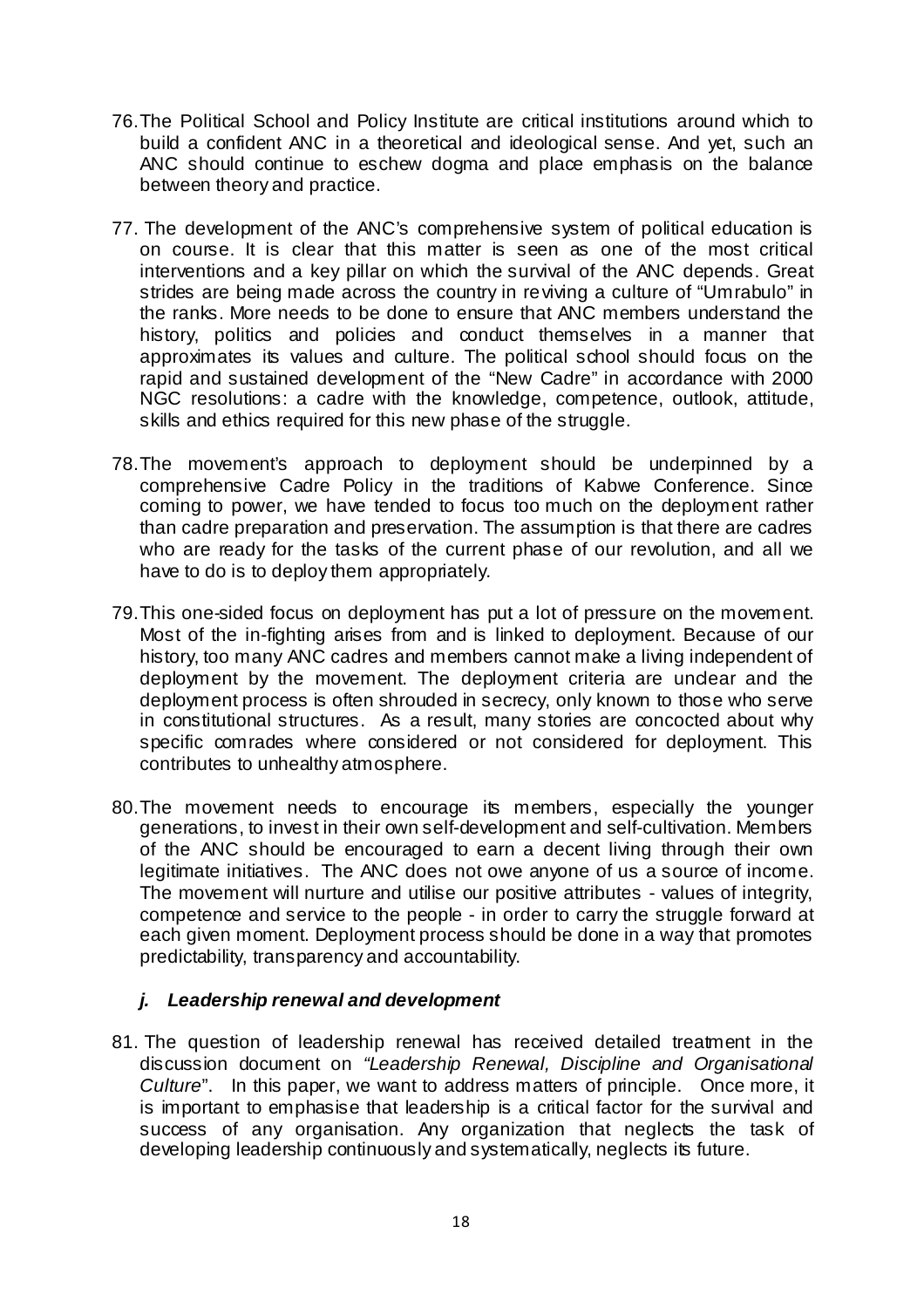- 82. Over a century, the ANC has been the best leadership school to train and produce leadership for our country. Renewal must ensure that the ANC continues, right into the next century, South Africa's best leaders are trained. The political school would need to be more deliberate on leadership development.
- 83. With regard to the leadership election process, there is a need to defend and deepen the democratic character of the ANC. *The Leadership Renewal* paper identifies some of the major problems regarding the electoral processes of the movement and further proposes interventions. The integrity and credibility of the election processes should be restored. We also need sound internal dispute resolution mechanisms ensures that the courts and the police are not drawn into matters that can best be resolved organisationally.
- 84. The ANC also needs to pay strategic attention to the management of the transition from one leadership to another in a way that ensures stability. When there is change of leadership in the movement, we should ensure that government and the state in general continue to function normally. Generational transition needs to be discussed openly in the ranks. The critical principle that should be safeguarded at all times is that membership determines the policy and leadership of the ANC. In this regard, we should review and strengthen involvement in the discussion of policy and nomination and election of leadership.

# *k. Enhance the governing capacity of the ANC*

85. Having defined the ANC as the strategic centre of power, more needs to be done to enhance its capacity to give strategic leadership to all its cadres in the society and across society. The institutions of the ANC – Policy Institute, constitutional structures, sub-committees - should be jerked up. It should be compulsory that all ANC leaders should have basic knowledge and competence on matters of governance, service delivery and development. Governance should be one of the core areas of the political school curriculum. The internal capacity for monitoring and evaluation should be built at all levels, including at branch level. The ANC should always be able to anticipate governance challenges and develop appropriate policy responses and not trail behind the state.

# *l. Renewal of the Leagues*

86. Both the ANCWL and ANCYL have played a critical and pioneering role in the evolution of the ANC into a revolutionary national liberation movement and agent for change. They are an integral part of the  $ANC -$  its historic mission, its democratic, non-racial, non-sexist vision and mass character and its principles – because they contributed immensely to what it is today. They are autonomous organs of the ANC, with their own Constitutions, structures and decision-making processes that have to be observed and upheld by their leaders and members alike. The supremacy of the ANC Constitution has to be upheld. It grants the Leagues autonomy so that the ANC does not interfere in their day-to-day operations.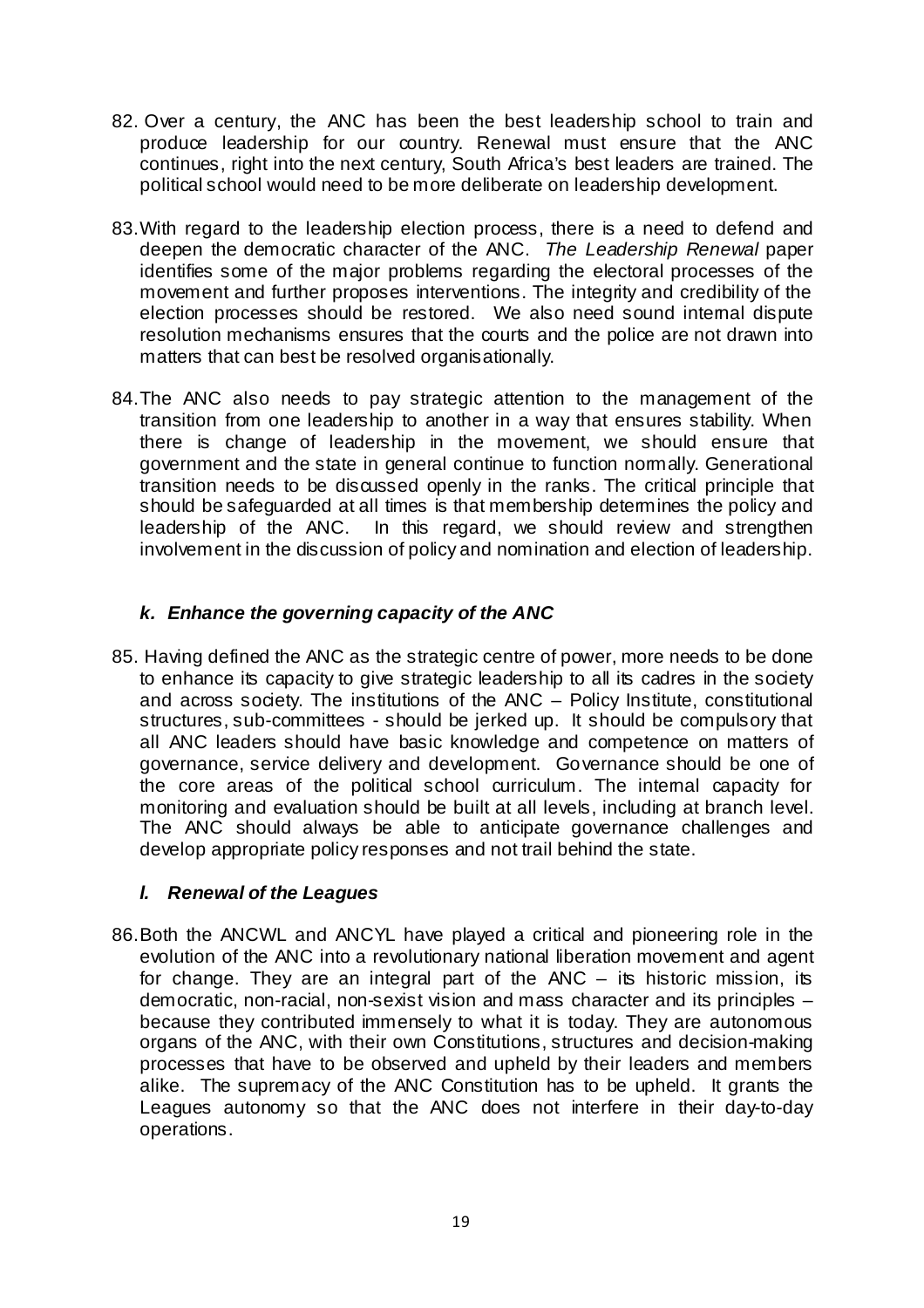- 87. At the same time, the ANC cannot await an invitation when there are problems in one of its constituent organs. The movement has to intervene in a fair and evenhanded manner, guided by its own Constitution, traditions and standard practices. This is a matter that needs to be fully understood and appreciated across the movement in the current environment. Renewal should create space to debate this matter.
- 88. As we move to the Centenary, each organ of the ANC needs to review its own state of affairs honestly and frankly – self-reflection and self-correction. In varying degrees, the Leagues suffer from the chronic problems of the mother body outlined in this report. The programme of renewal should be based on the general challenges facing the movement as well as the specific issues facing women and youth in society. For instance, the 2009 election campaign has provided useful experiences on how the ANCYL was able to draw new generation of voters into ANC politics – "Ayobaness" campaign – exploding the myth of youth apathy. The ANCWL's outreach programmes and work among young women bear important lessons for renewal. With regard to the Veterans' League, it has to start playing a confident and more assertive role as the custodians of the history, traditions, culture and values of our movement. ANC veterans should not allow themselves to get caught up in the contemporary quagmire of sins of incumbency. It should therefore be made up of real veterans of the struggle who can add a great deal of value in the campaign to preserve the character, values, culture, traditions and principles of our great movement.

## *m. Build financial sustainability*

89. The ANC needs to restore a culture of resourcefulness and self-sufficiency that existed in the years before it was banned in 1960. Beyond 2012, every branch, region and province should be able to finance its major activities. This can only be the case if we implement the Polokwane Conference resolution on membership fees and levies of public representatives being directed to fund branches, regions and provinces. The way we finance the ANC needs to protect the integrity and image of parties. In this regard, we have to promote greater public funding of political parties as it is the case in other democracies. We also have to get ready to a dispensation of greater transparency of private funding. We have to strengthen accountability and financial management and set ourselves a goal of achieving audited (clean audits) financial reports to all conferences at all levels.

### *n. Modernisation of the organisation's operations and offices*

90. The ANC is an organization held in very high regard by most South Africans and our friends across the continent and the world at large. However, the ANC's operations and offices are often dogged by a terrible image of inefficiency, incompetence and dysfunctionality. The  $52<sup>nd</sup>$  National Conference instructed the entire organization to take decisive steps to restore the professional image in all offices.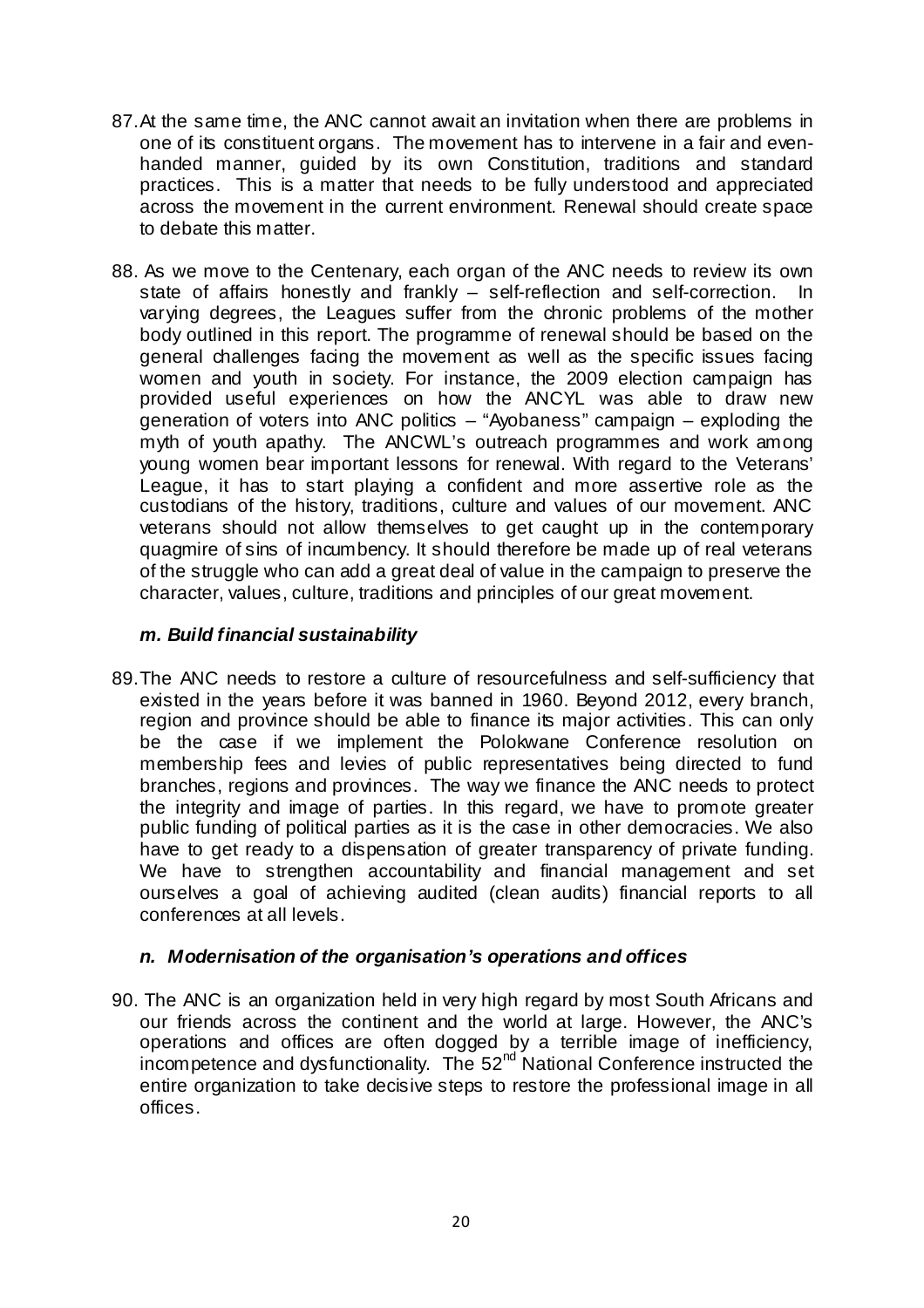91. The ANC needs to employ highly skilled, competent, talented and committed staff. We need to harness the ICT revolution to build a modem, dynamic and effective organisational machinery. In particular, we need to aggressively use the new information and communication technology platforms effectively for campaign purposes and communication with membership and society. This includes entering a period where we will never again talk of the problems of a dysfunctional membership system.

### *o. Renewal of the Alliance and Mass Democratic Movement*

- 92. Collectively and individually, all components of the Alliance and MDM have suffered from and have been affected by the sins of incumbency in varying degrees. They have also been grappling with redefining their role in the aftermath of the democratic breakthrough of 1994 and the impact of the collapse of the Berlin wall and crisis of developmental states in the early 1990s. One of the issues around which the Alliance has an unresolved debate is the question of the relationship between the Alliance and state power. To address this question, we can't entirely rely on models of interface and interaction that have worked in the past. We have to maintain a posture of principled adaptability.
- 93. At the level of principle, we have to maintain the perspective that ours is a strategic alliance whose roots are much deeper than any coalition of parties. Organisationally, the main area of weakness is the ability of the entire ANC-led democratic movement to engage in common campaigns, outside the election campaign, that capture the imagination of society on matters of development, transformation and democratic consolidation. For example, we still lack a popular movement on key socio-economic issues such as education, health and crime. Renewal should get us to focus on finding new and creative ways of mobilizing society for change, rather than spend a disproportionate amount of time hurling insults at one another.

# **AREAS OF FOCUS FOR THE RENEWAL OF GOVERNANCE**

- 94. For renewal to have a far-reaching transformative impact, it has to be a societal project. The ANC is not an island. Renewal will only succeed in preserving the values of the ANC if it simultaneously address the values of broader society and the structural and economic context that fosters and promote such values. For example, unless the ANC makes rapid progress in the transformation of our economy and society to benefit the majority, it will be unable to withstand the prevailing logic of colonialism of a special type. Renewal has to permeate all aspects of society to produce the new person and new environment.
- 95. It is for above reason that we should welcome the fact that President JG Zuma has not only been raising the question of renewal in the NEC meetings. He has also made renewal a key theme of his Presidency in the current term of government, underscoring the point that government should work with the people in a new way. Some of the new ways of working for the entire system of government and the emerging national democratic state are as follows: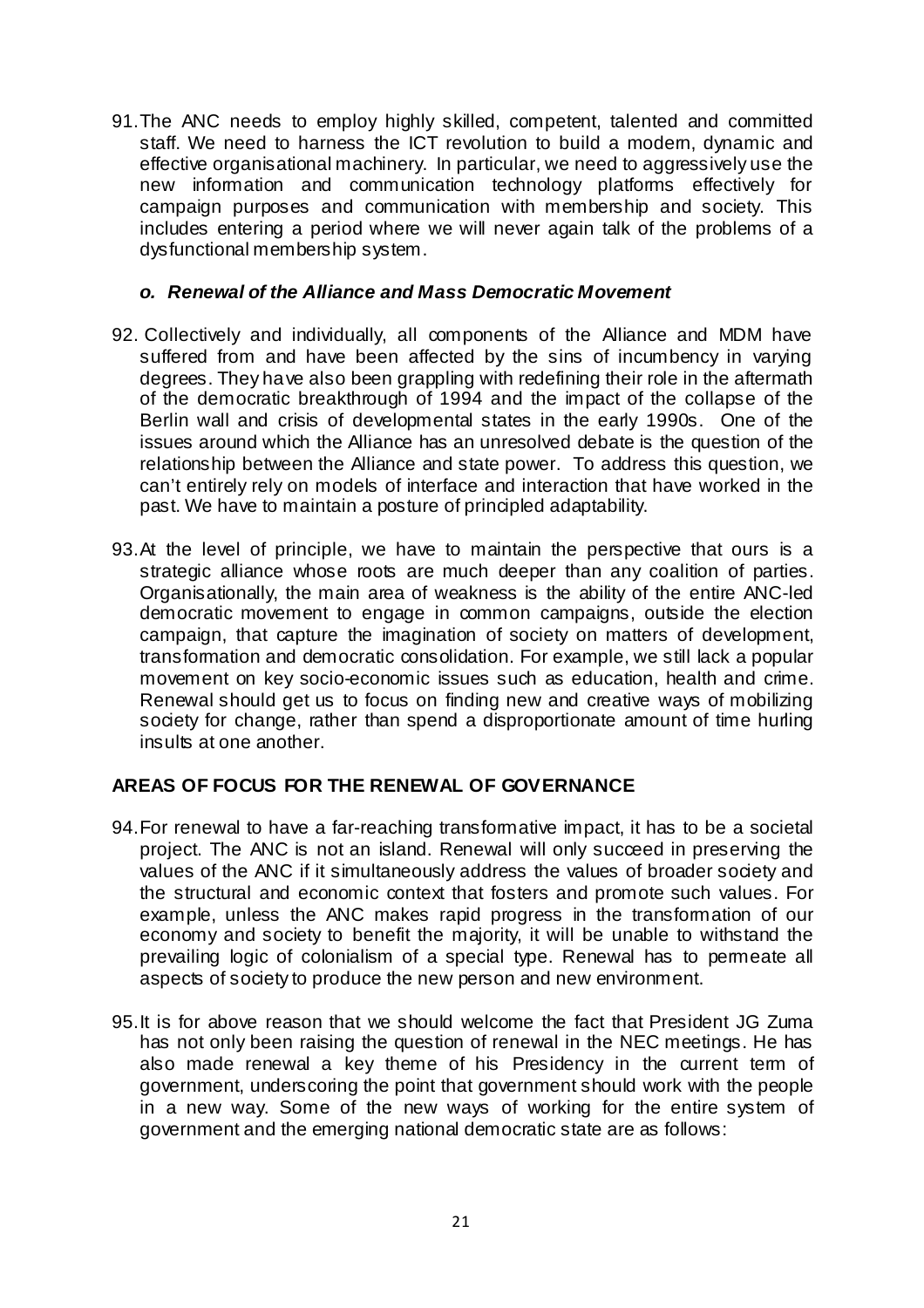## *a. Policy renewal*

- 96. The ANC has never been a dogmatic organization. In fact, it eschews dogma and encourages its members to be critical thinkers. In its approach to policy review, evidence informs its attitude to whether a particular policy should be adopted, not ideological obsession. It neither subscribes to neo-liberalism's "primacy of the market" paradigm or the ultra-left's perspective of the "omnipotence of the state". The Freedom Charter is the main policy framework of the ANC against which we must review the performance of the movement in government. If policy does not produce the desired results and intended outcomes, it has to be reviewed.
- 97. In the sixteen years of democratic rule, we have recorded progress in many areas – access to housing, healthcare, education, social assistance, water, electricity, bulk infrastructure. We have put in place new policy frameworks and institutions that support our young democracy. However, there are areas where we need new ideas precisely because we are not producing desired results i.e. human development deficit, unemployment and rising inequalities. Societies with a profile like ours are beginning to turn the tide (Brazil) because they are paying attention to policy outcomes, not dogma. We need policy renewal.

# *b. Building capacity for implementation and delivery*

98. The ANC is acknowledged, including by the opposition, as the party with the best policies for the problems faced by our society. However, the track record of the civil service to respond promptly and compassionately to the needs of the people leaves much to be desired. This has a negative impact on the image of the ANC as the ruling party. Competence, commitment and integrity should inform the recruitment and deployment of senior political and administrative cadres. Our movement needs to show its members and the public that poor and mediocre performance will not be tolerated. Cadres who fail to perform should be removed from the positions that are demanding because they can hold back the whole institutions.

# *c. Renewal of values and ethics of governance*

99. The preservation of the core values of the ANC will be valueless unless such values find expression in the ANC-led government. "Batho Pele" integrity, honesty, service, hard-work, sacrifice, ethics and accountability among civil servants and public officials. There must be consequences for incompetence, corruption and lack of accountability.

# *d. Institutional renewal and optimal organisation of the state*

100. The state requires both institutional stability and renewal. A substantial amount of work was done during the past fifteen years on putting the appropriate institutions to carry out the developmental vision espoused in the Freedom Charter and Constitution of the Republic.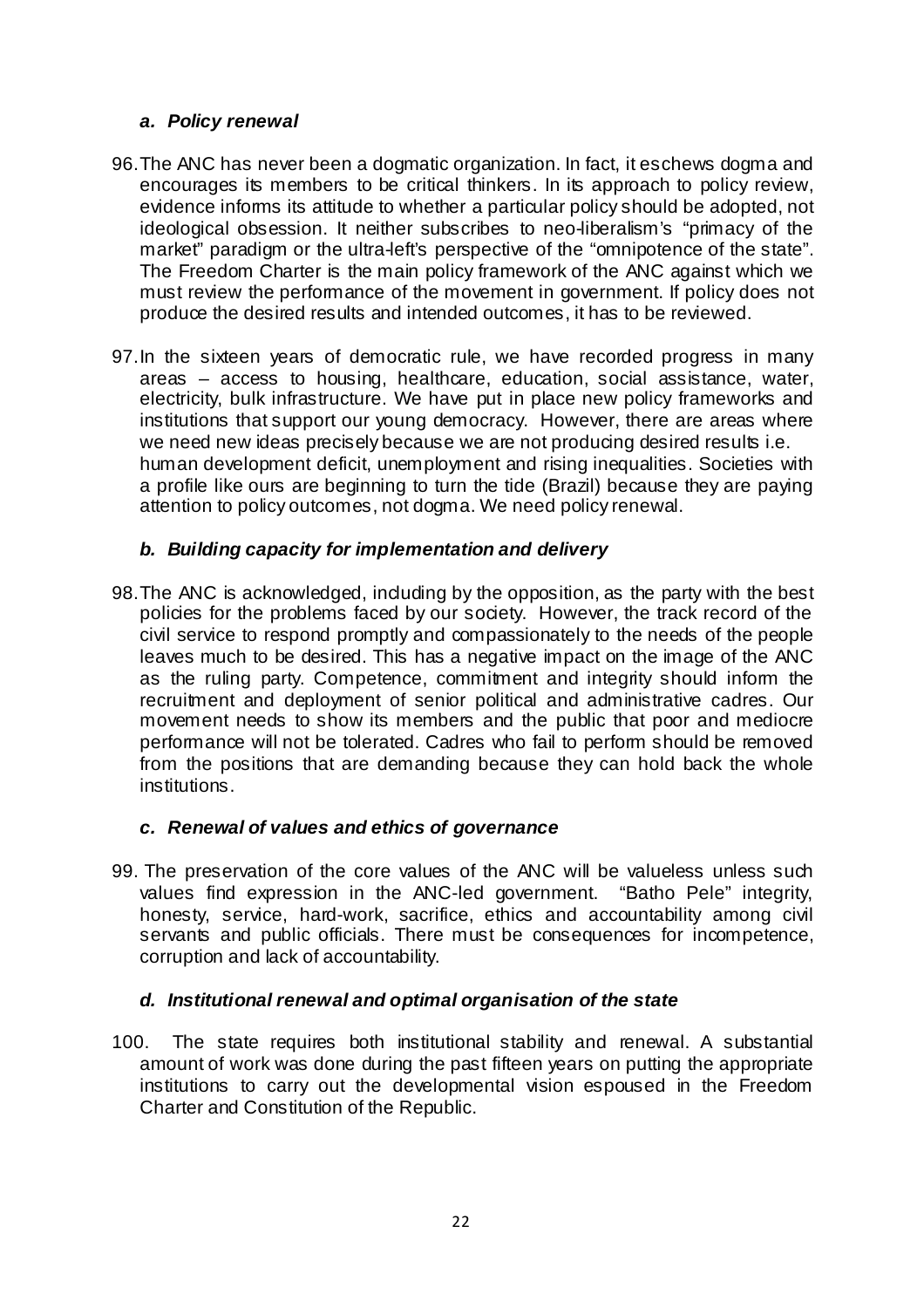101. However, the developmental state model requires greater capacity and effective planning, coordination, monitoring and evaluation. Further reorganisation and realignment of government was necessary after the 2009 elections. The impact of the latest institutional re-organisation will only be assessed against the outcomes that will be achieved. What ANC cadres should avoid at all times is to introduce changes in government in pursuance of "individual legacies" rather than sound organizational and policy objectives.

### *e. Democratic renewal*

- 102. The democratisation of our society is one of the central objectives of our national democratic revolution. Over the past sixteen years, we have built strong institutions of liberal democracy - periodic elections, multi-party contestation and representation, separation of power, free press, etc.
- 103. However, the ANC-led democratic movement has always combined representative democracy with participatory democracy i.e. popular involvement and self-empowerment of the masses is a key aspect of our concept of democracy: "the people shall govern". It is in the area of popular democracy where there is a huge deficit. This is illustrated, among others, by the sense of alienation that communities on matters of governance. Protest action is another manifestation of the feeling of alienation, particular because most protests take place where there is significant delivery underway.
- 104. We need to find new ways of active mobilization and engagement of our citizenry, for there can be no popular revolution without the mobilization and active involvement of the people. Izimbizo and IDP processes are seen by many among our people as talk shows and talk shops. There is a need to build structured partnerships between the developmental state and key sectors of society in working to achieve the change we need. This partnership should be built around our transformative and developmental agenda.
- 105. There is also need to introduce an activist approach to parliamentary and constituency work. Public representatives at all levels should do direct interaction with households more regularly and provide effective political oversight on government. This will help to strengthen and deepen the democratic character of our movement and state.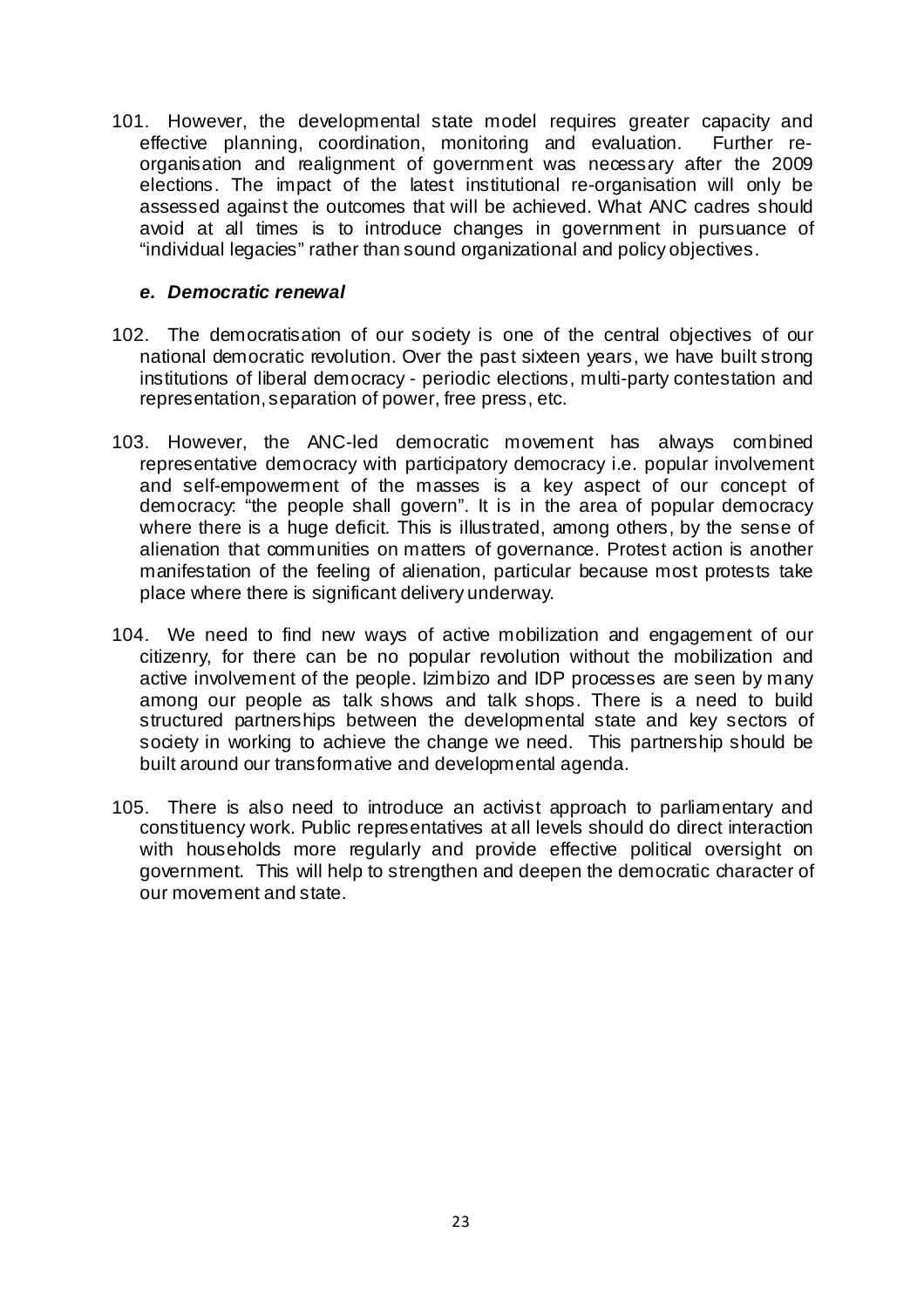## **CONCLUSION**

- 106. In this discussion document, we have raised issues that warrant the urgent and decisive attention of our movement as it approaches one hundred years of its existence. Most of these issues were identified by the  $52<sup>nd</sup>$  National Conference as the agenda that must be driven by newly-elected NEC. Consequently, we have made the point that Polokwane Conference was not just about a change of leadership. It was a moment for self-reflection, self-correction and the beginning of renewal. The watershed decision of Polokwane was that we should not only analyse and complain about the negative impact of state power on our movement, but we should act firmly and decisively against the steady erosion of the character, values, culture and traditions of the ANC. Hence the call for renewal.
- 107. Since Polokwane Conference, our movement had to focus on other pressing issues, the most critical of which was the defense of the unity and legacy of the ANC. A section of those who were not elected into the leadership at Polokwane orchestrated a major attempt to cause a split in the movement, similar to the historical precedents of the formation of the PAC and the Group of Eight. They had a clear intention to harm the ANC's prospects in the 2009 elections and dislodge our movement from power. The ANC had to skillfully direct all its energies and resources towards winning the elections decisively and protecting its rich traditions and near-century legacy as the genuine voice of the people and their agent for change. The elections were a major success. The group that tried to split the ANC is now disintegrating at a rapid rate  $-$  this is the same fate that befell those who tried to split the ANC in the past.
- 108. However, the movement has had a delayed response to Polokwane's call for renewal. As the biggest political school and festival of ideas, the NGC is the best platform to generate the necessary attention and build momentum for renewal. Renewal is a matter of life and death for our movement. The NGC should capture the imagination of the membership of the ANC, Alliance and broad mass democratic movement and society in general on the urgent necessity for renewal, in the interest of the longevity and sustainability of the national democratic society and the progressive movement that leads our revolution.
- 109. Like the Silver Jubilee of 1937, the process to the Centenary gives us the best opportunity to turn the tide against the erosion of the 'revolutionary personality' of our great movement.
- 110. The history of the ANC teaches us that for renewal to succeed, three preconditions have to be met:
	- a. Leadership that is resilient, courageous, principled and decisive;
	- b. Committed, skilled and politically conscious and active cadreship and membership;
	- c. An active civil society and mobilised population that refuses to succumb to apathy and cynicism in the ongoing struggle to improve their lives;